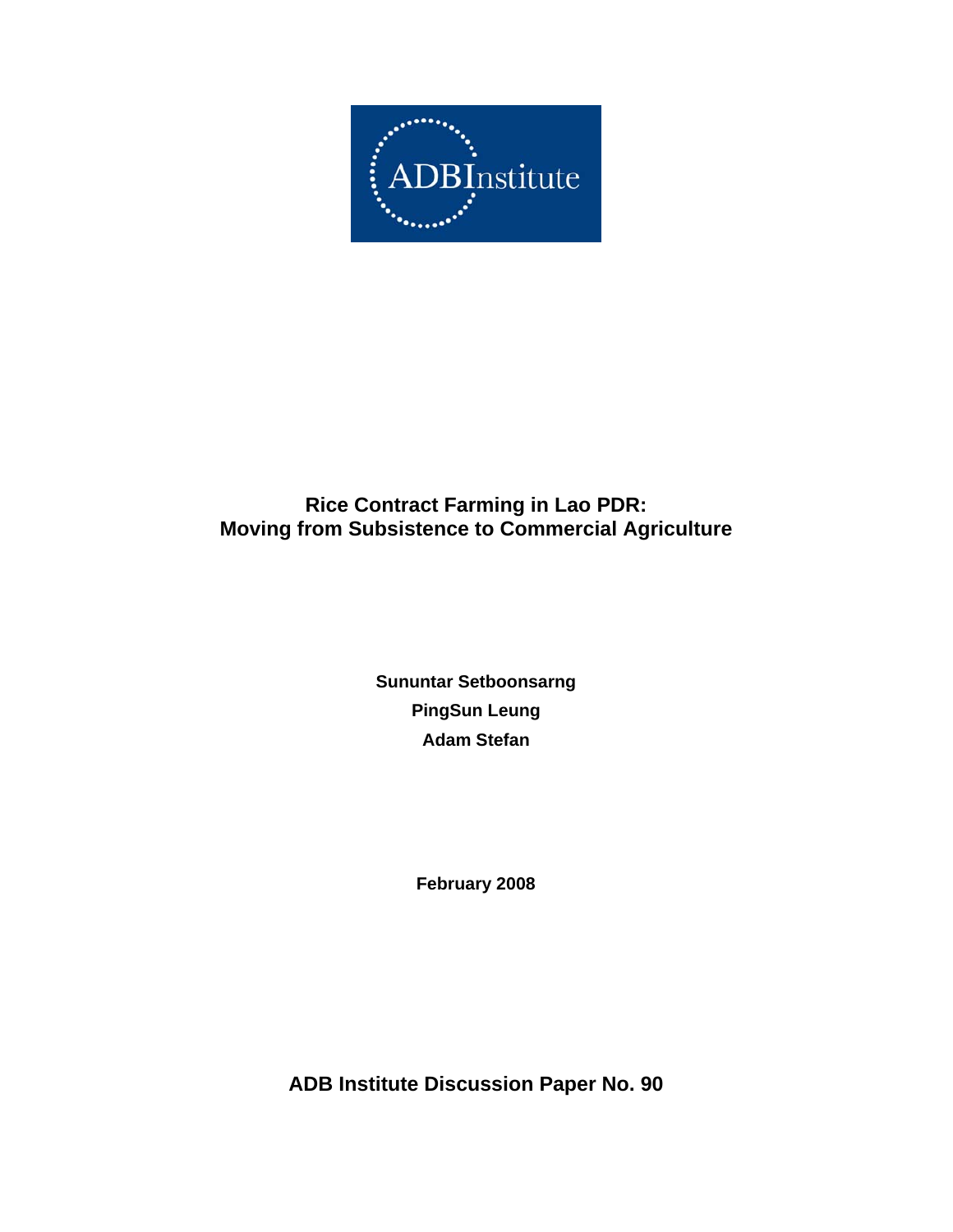Sununtar Setboonsarng is a senior research fellow at the Asian Development Bank Institute. Ping Sun Leung was an off-site visiting fellow at the Asian Development Bank Institute from December 2005 to August 2006. He is also a professor of molecular biosciences and bioengineering at the University of Hawaii at Manoa, Honolulu, USA. Adam Stefan is a research associate at the Asian Development Bank Institute.

The views expressed in this paper are the views of the authors and do not necessarily reflect the views or policies of ADBI, the Asian Development Bank (ADB), its Board of Directors, or the governments they represent. ADBI does not guarantee the accuracy of the data included in this paper and accepts no responsibility for any consequences of their use. Terminology used may not necessarily be consistent with ADB official terms.

ADBI's discussion papers reflect initial ideas on a topic, and are posted online for discussion. ADBI encourages readers to post their comments on the main page for each discussion paper (given in the citation below). Some discussion papers may develop into research papers or other forms of publication.

This discussion paper is part of an ADBI research project on contract farming and market facilitation for the rural poor. The project will produce a book, tentatively titled *Making Globalization Work for the Poor and the Environment: Contract Farming and Organics*.

Suggested citation:

Setboonsarng, Sununtar, PingSun Leung, and Adam Stefan. 2008. Rice Contract Farming in Lao PDR: Moving from Subsistence to Commercial Agriculture. ADBI Discussion Paper 90. Tokyo: Asian Development Bank Institute. Available: http://www.adbi.org/discussionpaper/2008/02/25/2492.rice.contract.farming.in.lao.pdr/

Asian Development Bank Institute Kasumigaseki Building 8F 3-2-5 Kasumigaseki, Chiyoda-ku Tokyo 100-6008, Japan

Tel: +81-3-3593-5500 Fax: +81-3-3593-5571 URL: www.adbi.org E-mail: info@adbi.org

© 2008 Asian Development Bank Institute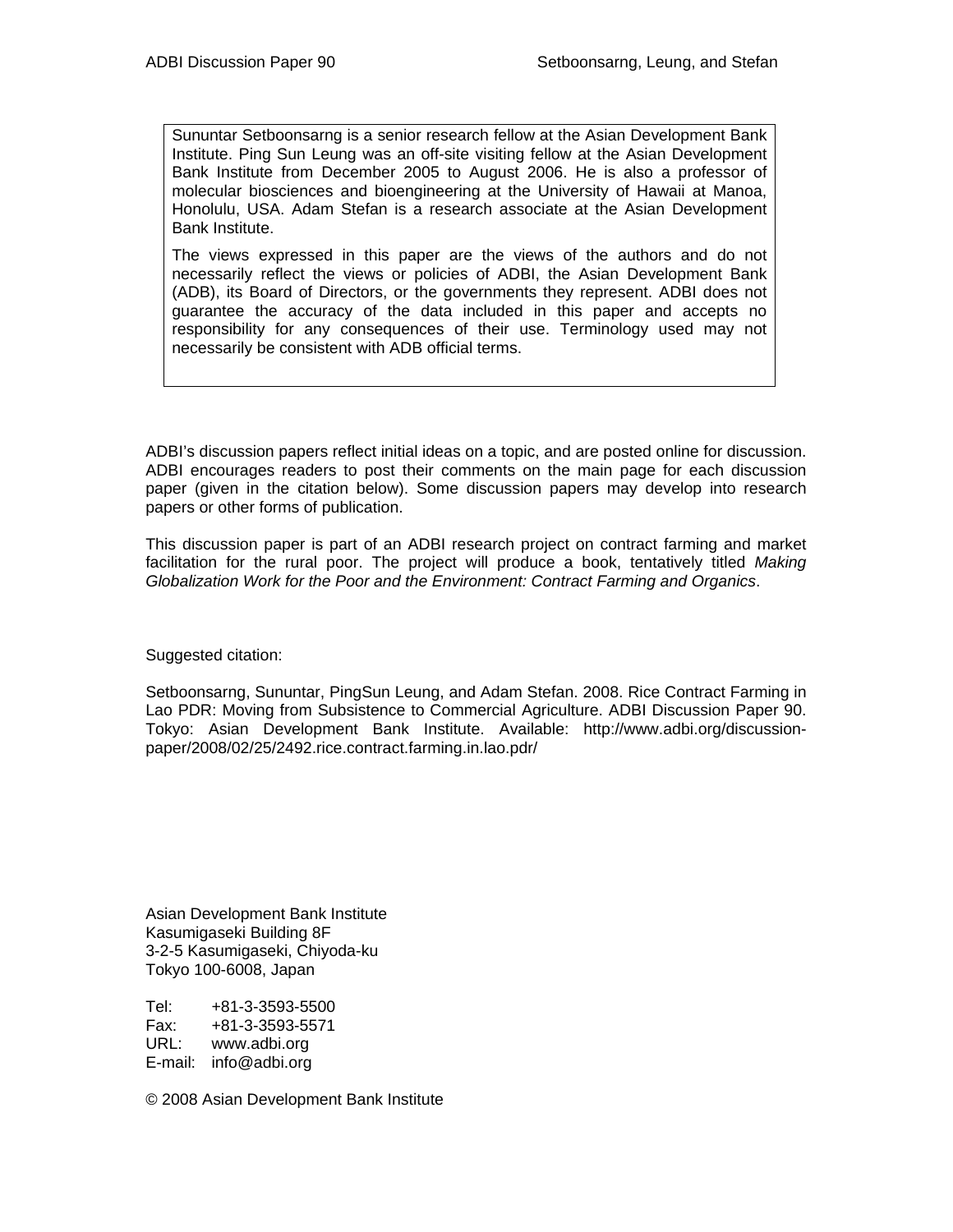#### **Abstract**

Poverty is prevalent among small farms in transition economies such as the Lao PDR, where market failures prevail and subsistence production is the norm. Contract farming is emerging as a promising tool to facilitate market linkages and provide the necessary supports that enable small farms to transition to commercial production. Using data from a household survey of 332 contract farmers and 253 non-contract farmers, this study attempts to empirically assess the potential of contract farming as a development tool to increase small farm incomes and reduce rural poverty.

Using propensity score matching methodology and an endogenous switching regression model to assess the profitability of contract and non-contract rice farms in the Lao PDR, we found that contract farmers earn significantly higher profits than non-contract farmers. The results also show that contract farming tends to provide the greatest increase in income to farmers with below-average performance. These findings suggest that contract farming can be an effective private-sector-led mechanism to facilitate the transition to commercial agriculture. In addition to bringing foreign direct investment (FDI) into the rural sector, contract farming can be an effective tool to improve the profitability and raise the incomes of small farmers, thereby reducing poverty in rural areas with limited market development.

**JEL Classification:** Q12, Q13, O31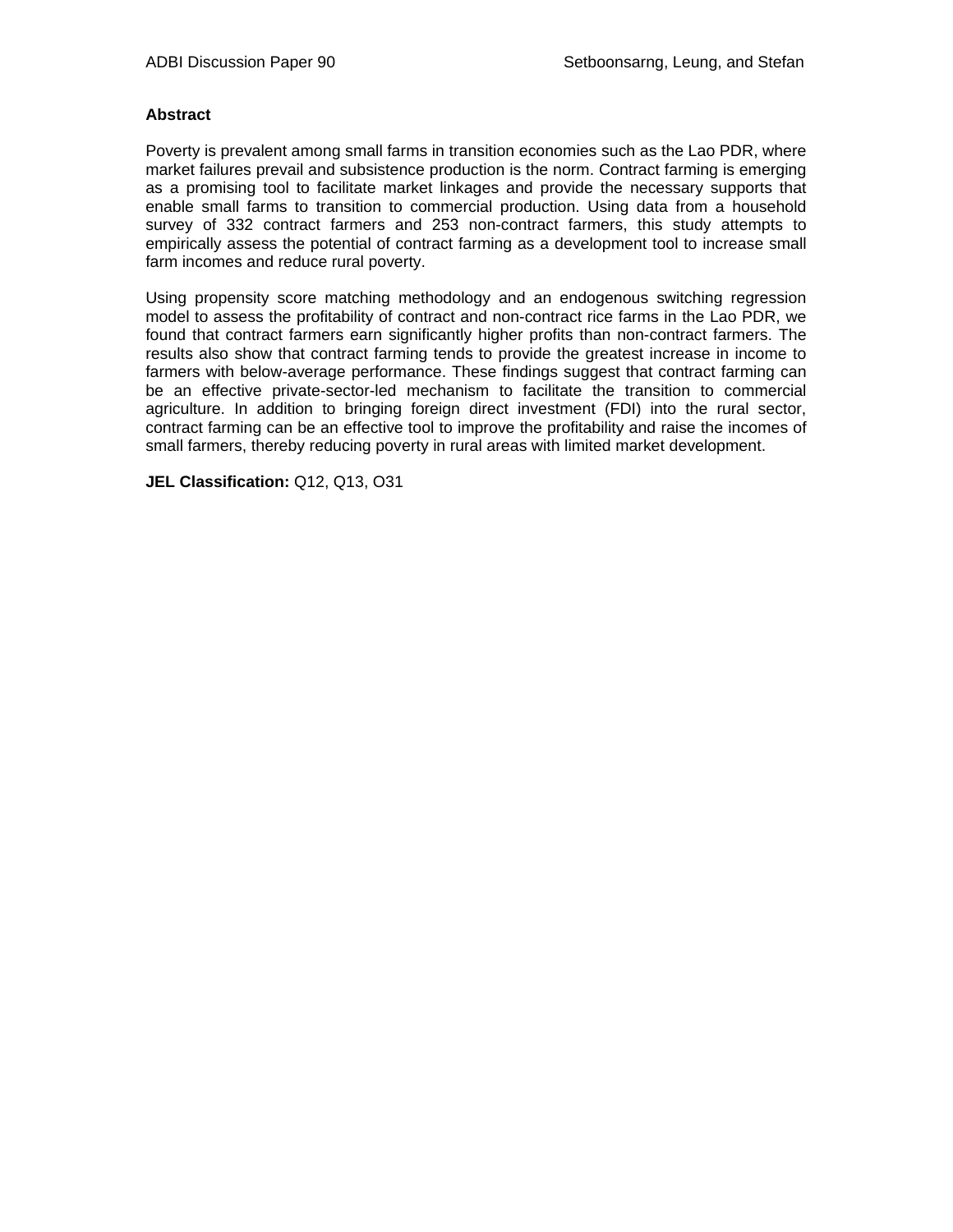# **Contents**

| I.         | Introduction                                            | 1               |
|------------|---------------------------------------------------------|-----------------|
| Ш.         | Production and Marketing in the Lao PDR                 | $\overline{2}$  |
| III.       | Contract Farming in the Lao PDR                         | 3               |
| IV.        | Case Study: Contract Rice Farming in Vientiane Province | 5               |
| V.         | <b>Household Characteristics</b>                        | 6               |
| VI.        | <b>Farming Characteristics</b>                          | 8               |
| VII.       | <b>Propensity Score and Matching Analysis</b>           | 10              |
| VIII.      | <b>Switching Regression</b>                             | 12 <sup>2</sup> |
| IX.        | Conclusion                                              | 16              |
| References |                                                         | 18              |
| Appendix   |                                                         | 20              |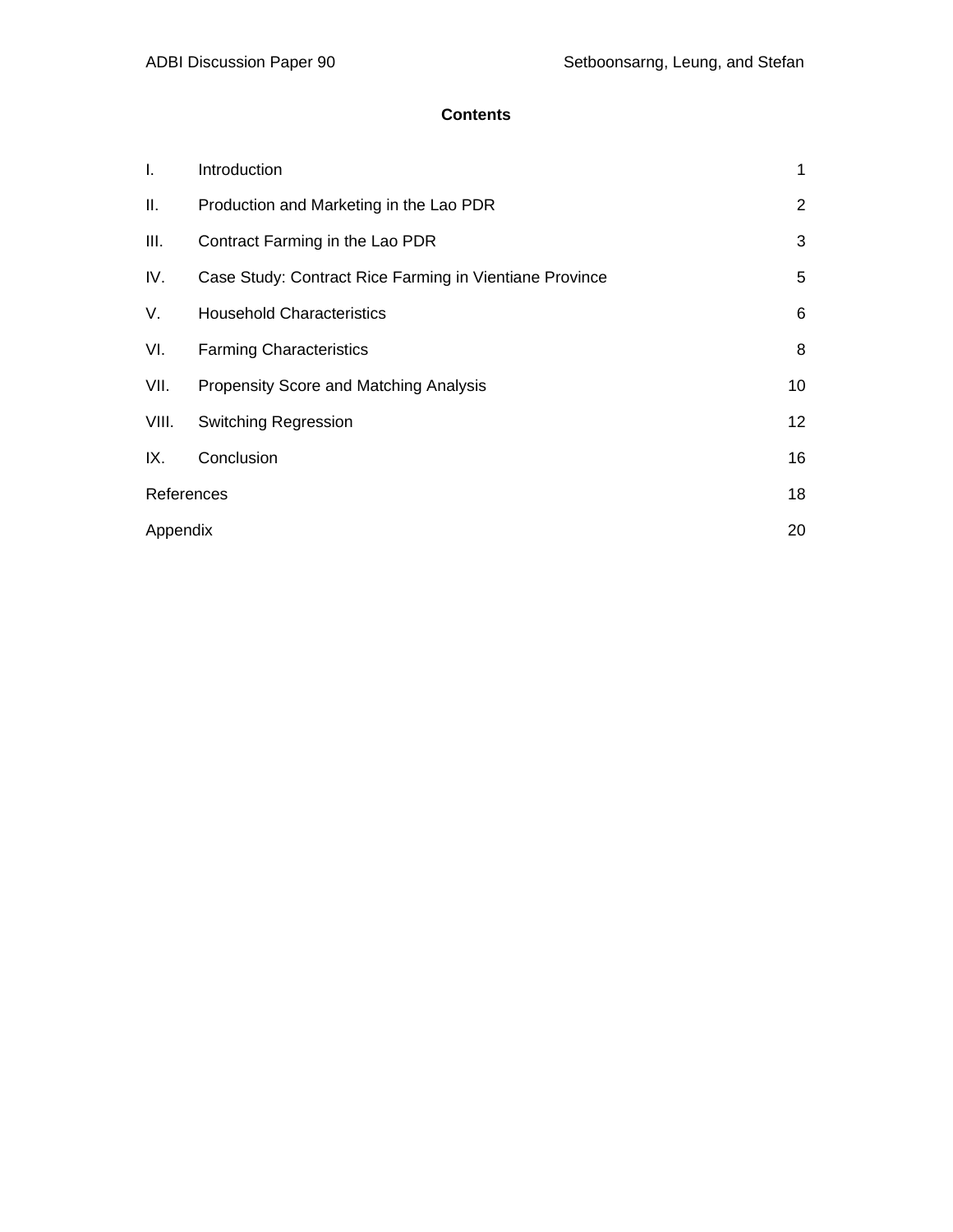# **I. INTRODUCTION**

As globalization and market liberalization profoundly change global agricultural production, small farms in developing countries are at risk of being excluded from the opportunities for higher-value production arising from the opening of regional and international markets. Small farms typically lack the resources, knowledge, and information to compete in increasingly integrated markets. They are hampered by imperfect market information, poor infrastructure, and have few links with buyers in the marketing chain. These disadvantages contribute significantly to the low incomes and poverty found in developing countries where small farms dominate the agricultural sector.

In the Lao PDR, agriculture accounts for nearly half of the country's gross domestic product (GDP) and employs 77% of the national workforce according to the United Nations Development Programme/National Statistics Centre (UNDP/NSC, 2006). Rice cultivation is the single most important economic activity, accounting for half of all agricultural output and one-fifth of total GDP. Almost all of the country's agricultural output is produced on small family farms. Despite the importance of agriculture to the national economy, poverty in the Lao PDR is most prevalent among small farming households. An estimated 87% of the country's poor live in households headed by farmers (NSC, 1999).

Although the enactment of the New Economic Mechanism (NEM) in 1986 opened the country to international markets, low market integration remains the prevailing condition. The vast majority of farmers practice subsistence rice farming and lack access to the supports necessary to improve their productivity and income. Market access is limited due to poor infrastructure, insufficient market information, and a regionally confined marketing system dominated by a limited number of traders (MPDF, 2004).

To facilitate the transition from subsistence to a market-oriented economy, the government has encouraged foreign direct investment (FDI) by the private sector in rural areas. In areas where transport infrastructure has been put in place, FDI has flowed in to take advantage of the country's relatively abundant, fertile land and low cost of labor.

One example of private sector investment that has proliferated in recent years is contract farming, an institutional arrangement that links farmers to consumers in foreign or domestic markets and links farmers to vital inputs. Under a typical contract agreement, the contracting firm (usually an agro-processing or marketing firm) agrees to purchase a specific commodity at an agreed-upon price and time, while the farmer agrees to supply the contracted quantities at the specified quality standards. The contracting firm also agrees to provide the farmer with production inputs and in-kind credit, to be reimbursed by the farmer at the time of sale.

While contract farming appears to facilitate market linkages and provide opportunities for farmers to increase their income, the rapid and widespread expansion of contract farming has prompted us to take a closer look at its benefits and costs to smallholders.

Using the case of Lao Arrowny Corporation, a Lao-Japanese joint venture that has contracted more than 2,000 farmers since 2002 to produce Japanese rice for export, this study provides a comprehensive comparison of contract rice farming households and noncontract rice farming households under similar agro-ecological and social conditions. It employs propensity score matching comparison and endogenous switching regression models to determine if contract farms are more profitable than non-contract farms, and whether contract farming is biased towards more competitive farms.

The first section of the paper examines the agricultural production and marketing system and provides an overview of contract farming in the Lao PDR. The second section describes the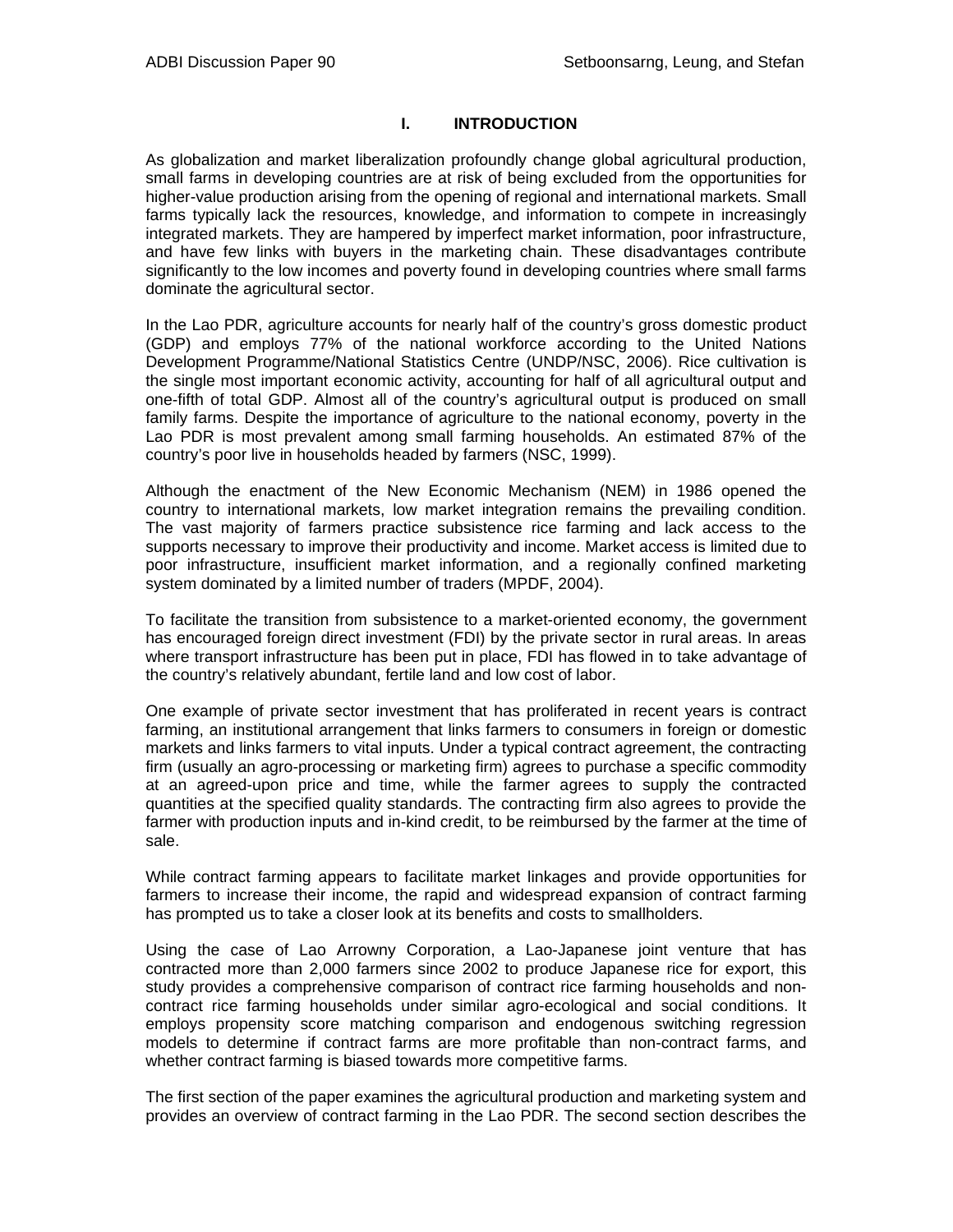survey data and summarizes the household characteristics of the sampled farms. The third section briefly discusses the methodology used in this study and presents the results of the profitability comparisons. A concluding section summarizes the main findings.

# **II. PRODUCTION AND MARKETING IN THE LAO PDR**

Crop production systems in the Lao PDR remain primarily subsistence oriented, with minimal use of improved varieties, fertilizers, and pesticides. Although the use of modern inputs is increasing, their adoption has largely been confined to production in the Mekong river corridor (Schiller et al., 2006). Farmers are generally excluded from the growing markets for high-value crops due to the lack of extension mechanisms and credit provision systems. Adoption of new technologies by risk-averse subsistence farmers is also constrained by the absence of risk-sharing strategies.

# **Figure 1: Average Sources of Rural Household Income in the Lao PDR**



Source: UNODC, Laos Opium Survey, 2004

In 2004, average annual productivity (agricultural GDP/agricultural population) was \$235 per worker, compared with \$148 in Cambodia, \$159 in Viet Nam, and \$413 in Thailand (FAO, 2006). At the province level, however, there is significant variation in agricultural productivity. While national average productivity (measured in terms of gross revenue from agriculture) is \$0.14 per hour worked, the provincial averages range from \$0.09 per hour worked in Saravane to \$0.26 in Xayabury and Bokeo (NSC, 2005). The comparatively high productivity in Xayabury and Bokeo can be attributed to the prevalence of contract farming and crossborder exports in those provinces, suggesting the potential of market-oriented production to increase productivity and income. Overall, the border districts of the Lao PDR show stronger economic activity and have lower poverty headcounts than non-border districts (World Bank, 2006).

The lack of a functional marketing system is a major barrier to improving the productivity of Lao agriculture. Agricultural marketing is generally on a small scale with short marketing channels. Only 5% of the country's total rice production (approximately 110,000 tons) is commercially marketed (MPDF, 2004). The commercial trade in rice is dominated by a stateowned enterprise, the State Enterprise and Food Crop Promotion (SEFCP), which controls 70% of the market. The SEFCP has historically constrained the growth of trade and output growth by fixing the prices of food commodities (often below production costs) and restricting private sector trade between provinces (ADB, 2006).

Small farms typically sell paddy to traders who visit rural areas or deliver paddy to mills located along the main road or near larger towns for consumption or direct sale in the village. Due to the predominance of spot markets, prices are set by traders based on the previous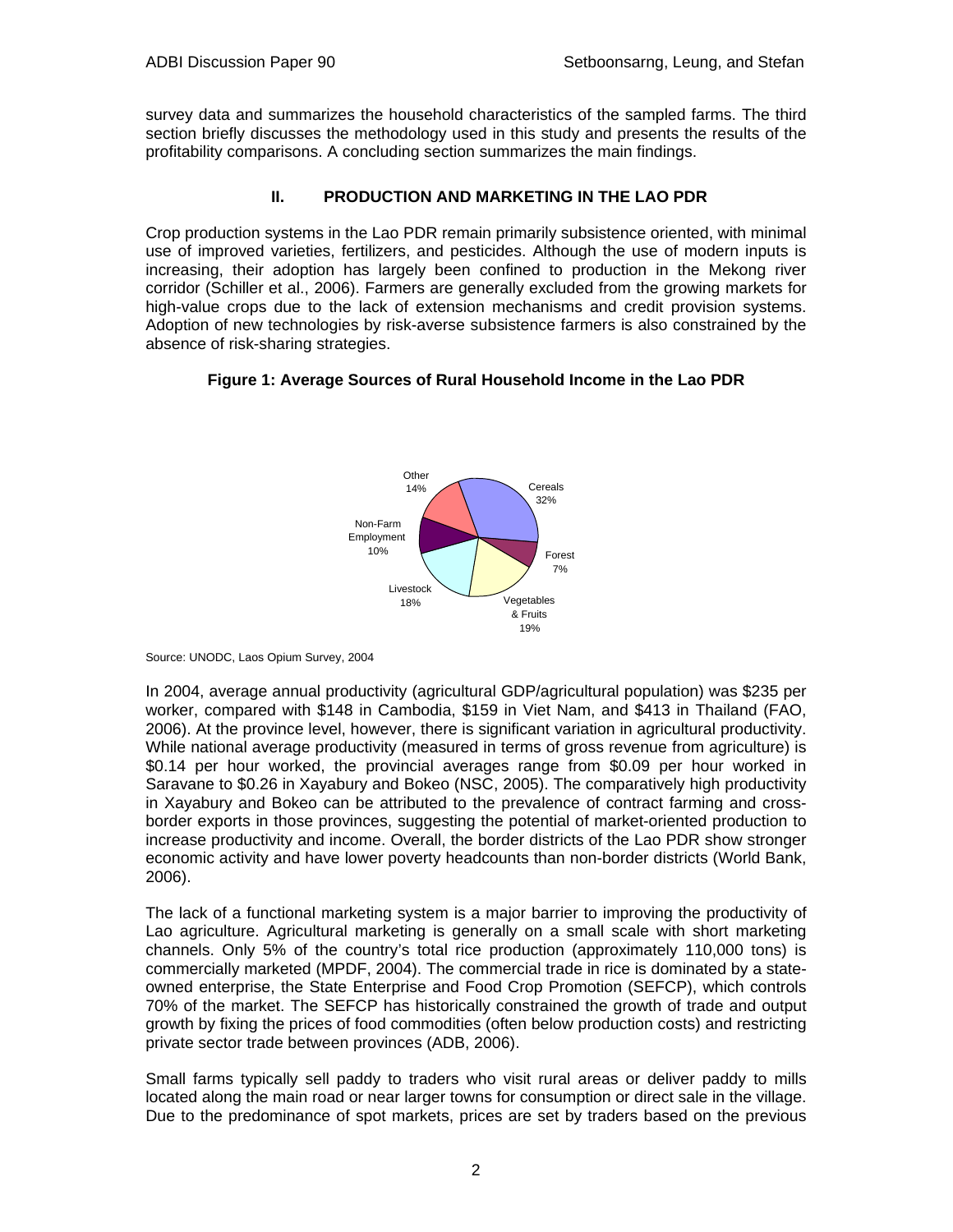season's price or production costs, and price fixing among traders is common. As a result, there is the widespread perception that traders are exploiting farmers (Oraboune and Nanthavongdouangsy, 2006).

# **III. CONTRACT FARMING IN THE LAO PDR**

Contract farming has spread rapidly in the Lao PDR in recent years. Growth in domestic demand for agricultural produce has been driven by urban expansion, providing new market opportunities for small farms, especially those located near urban centers. There is also increasing regional demand from Thailand, Viet Nam, and China for specialty crops including hemp, mulberry paper, castor bean, Job's tears, and palm nut, all of which are produced in Laos.

Thailand, in particular, has actively pursued contract farming as an area for economic cooperation in the Mekong region. Under an initiative of the Association of the Southeast Asian Nations (ASEAN) Free Trade Area (AFTA), for example, Thailand agreed to provide assistance to develop border areas in Laos for contract farming to meet the demand of its growing food industry (MPDF, 2004). Thailand has also announced that it would allow tarifffree importation of all approved agricultural products produced under contract farming in ACMECS<sup>1</sup> member countries.

There is also significant export potential for niche products and organic products. Although small and medium enterprises are marginalized by the advancing consolidation of multinational agribusinesses, certain niche markets remain competitive for small farms (UNDP/NSC, 2006). Diversification of agricultural activities into these high-value markets can improve small farms' incomes.

Contracts can take a wide variety of forms, ranging from a simple verbal agreement between farmer and trader to a written contract that explicitly details the obligations of each party. However, the majority of contract farming ventures in the Lao PDR are informal arrangements between farmers and small traders that operate outside legal boundaries. Firms have reported losses due to farmers violating the contract to sell their crops on the market, while farmers have reported losses because the contracting firm did not share the cost of a failed crop or did not collect the produce after harvest. In such cases, there is no legal avenue for farmers or firms to recover losses (ADB, 2007).

Nonetheless, a number of local and foreign private investors have established medium- to large-scale contract farming agreements with smallholder farmers:

# **Tea, Phongsaly Province**

Tea contract farming in Phongsaly involves 520 households and covers a production area of approximately 400 hectare (ha). The contracts are signed between Chinese traders and the Provincial Government, which organizes farmers to grow the tea for a predetermined price. The Chinese investors provide seed and technical assistance on production and processing methods, and they purchase all of the tea from the farmers to sell in the PRC market.

#### **Maize, Bokeo Province**

Maize is produced under verbal contract with a Thai import firm by approximately 600 households with a total cultivation area of 1,136 ha. The firm supplies contracted farmers

<sup>1 2&</sup>lt;sup>nd</sup> ACMECS Summit, held 3 November 2005 in Bangkok, Thailand. The Ayeyawady-Chao Phraya Mekong Economic Cooperation Strategy (ACMECS) is a cooperation agreement among Thailand, Myanmar, Cambodia, the Lao PDR, and Viet Nam, which aims to promote balanced development in the Mekong region.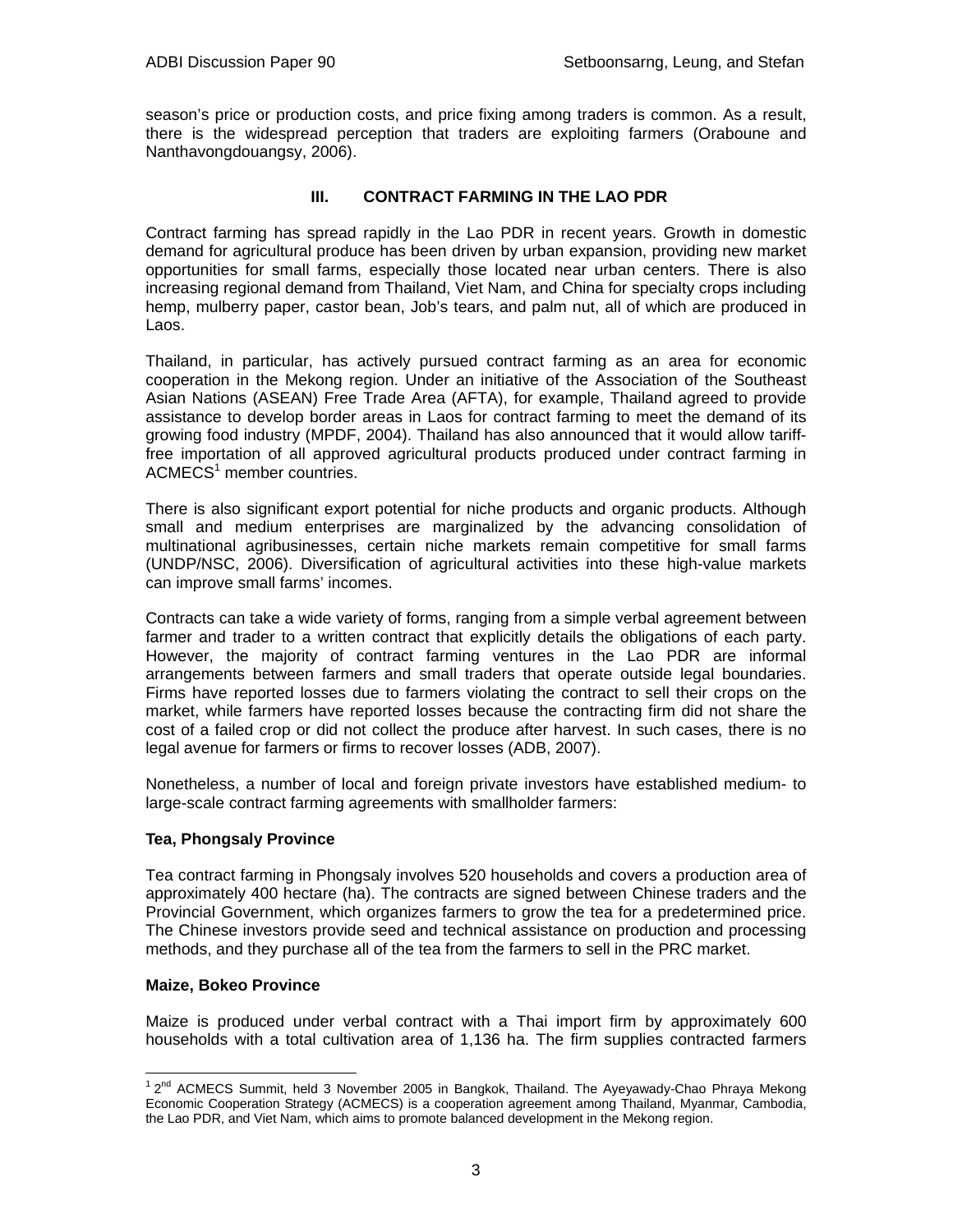with inputs including seed, fertilizer, and credit. The maize is grown in accordance with government regulations.

#### **Soybeans, Udomsay Province**

Soybean production is organized by an American-Lao joint venture feed mill firm in several districts. The firm provides seed and technical assistance for production technology yet offers a price slightly below market price. In 2004, many contracts were breached and the supply chain broken when Chinese traders offered more competitive prices and purchased soybeans from the contracted farmers.

#### **Maize, Luang Nam Tha Province**

An American non-governmental organization (NGO) registered as a trading firm operates contract farming of maize in three districts without a formal contract. The NGO provides farmers with in-kind credit in the form of seed and purchases their produce at the end of the season. During its first two years of operation, the NGO did not encounter any breaches of contract; however, in 2003, Chinese traders purchased all farmer output. The NGO did not possess the means to enforce the verbal contracts and lost the seed.

# **Sugar Cane, Phongsaly Province**

Lao farmers produce sugar cane for a Chinese sugar mill across the border. The buyers provide some seeds and fertilizer but do not offer a guaranteed price. At harvest, the dried sugar cane is weighed and the cost of inputs is subtracted from the sale price. Although the transaction is one-sided, additional farmers have shifted to sugar cane cultivation—without input supports—to participate in the sales (UNDP/NSC, 2006).

#### **Sweet Corn, Vientiane Province**

Lao Agro Industry Co. (LAI) is a Thai–Lao joint venture affiliated with Lampang Food Products, a Thai food processor and exporter. LAI has been operating in the Lao PDR since 1994, processing bamboo shoot, baby corn, mango, and sugar palm seed. LAI contracts households from the sweet corn farmer production and marketing group (FPMG) to supply sweet corn to its cannery. The company provides credit for seed and fertilizer, while the local government provides credit for land preparation. Although only 11 households on 3.5 ha were contracted in the 2006/07 dry season, LAI is targeting a planting area of approximately 160 ha to produce 2,000 tons of sweet corn.

#### **Horticulture, Bokeo Province**

Thai processing firms organize contract farming of horticulture crops such as mustard cabbage in Bokeo Province. Information is not available on the number of participating households or land area under cultivation. Green bean production has largely been discontinued as farmers experienced negative health consequences due to high pesticide use; one farmer interviewed during a field visit reported a death in his family due to pesticide poisoning.

#### **Rubber, Northern provinces**

Para-rubber cultivation was introduced in Luang Namtha province in the mid-1990s with assistance from China. The rubber cultivation area in the Northern provinces has since expanded steadily due to growing demand from China. Although large-scale concession areas currently account for the majority of rubber production, the government is promoting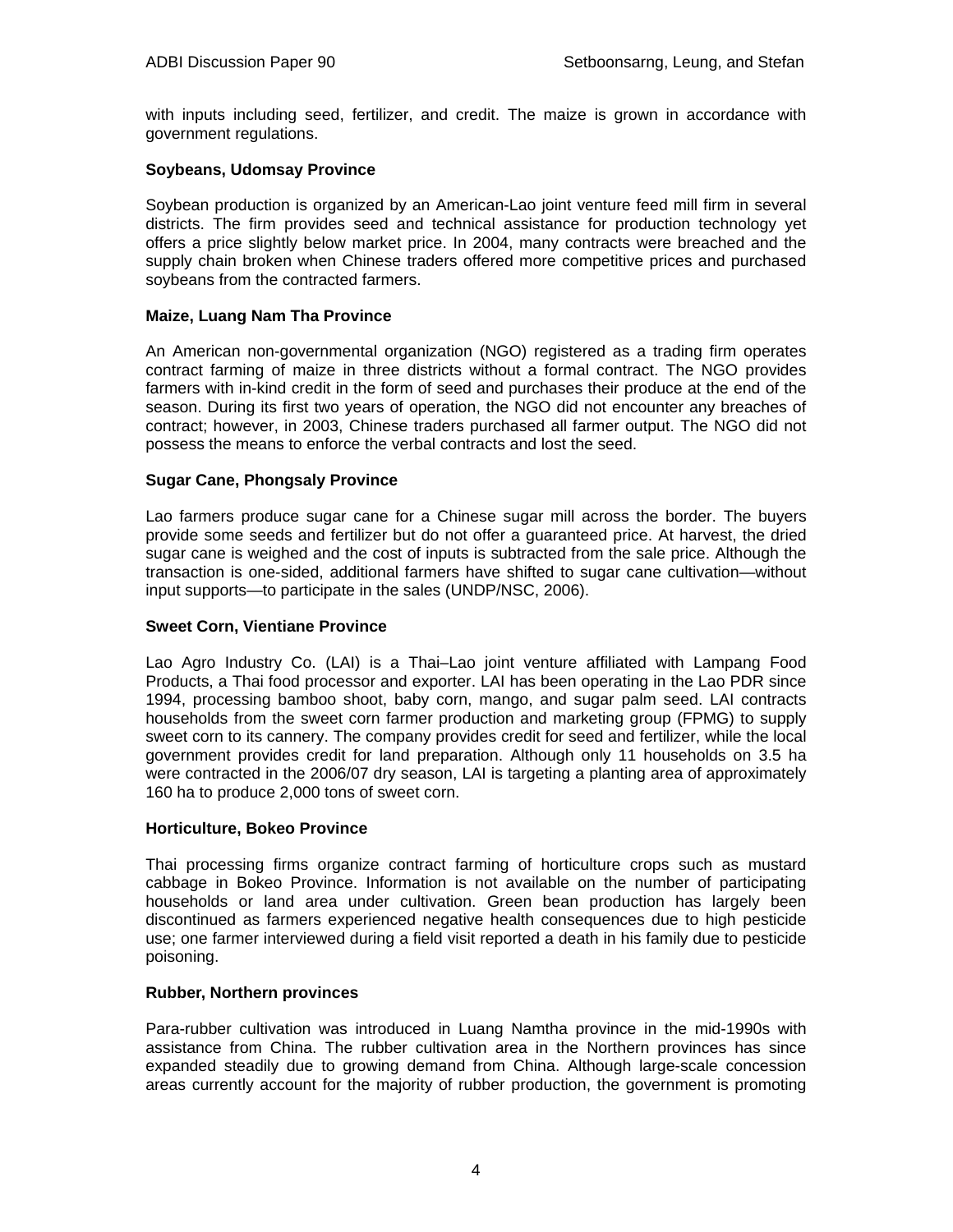smallholder rubber production as a way of stabilizing shifting cultivation and increasing upland farmer income (Manivong and Cramb, 2007).

# **IV. CASE STUDY: CONTRACT RICE FARMING IN VIENTIANE PROVINCE**

Established in 2002, the Lao Arrowny Corporation is a joint venture between a Lao and a Japanese investor to produce organic Japanese rice for export to Japanese expatriates in Southeast Asia. The company received approval from the Ministry of Agriculture and Forestry (MAF) to recruit small farms from an area covering 18,500 ha countrywide. As of 2004, the company had approximately 2,000 households with a total land area of 800 ha under contract.

The selection criteria for contract farms include: 1) owning their own rice field; 2) acceptance by fellow farmers as hard working in order to become members of the farmers' association; and 3) agreeing to not use chemical fertilizers in the growing process. While the company markets the rice as "bio-organic rice," it is not sold as certified organic rice. In fact, the company allows farmers to use a small amount of chemical fertilizers, up to 30 kilo/ha.

Contract farmers receive the premium price specified in the contract for growing organic rice, less the amount of credit used for inputs. The company supplies raw materials in the form of in-kind credit for seed and organic fertilizer (bat manure) and provides technical assistance. The team leader of the extension staff was a former government extension agent who received training in Japan under official development assistance (ODA).

Lao Arrowny, however, faces several challenges that reflect the early stage of private sector development in the Lao PDR. The supply of rice from farmers presently exceeds the company's working capital for procurement and processing. The company lacks in-house processing capacity and incurs high transport costs to have the paddy processed in Thailand prior to third-country export. As a result, Lao Arrowny failed to meet the market demand in 2004, exporting only 540 tons of rice against potential demand for up to 10,000 tons.

Using a standard questionnaire, a farm survey was conducted in September 2004 with 585 farmers in Vientiane Province. The surveyed households include 332 contract farmers and 253 non-contract farmers in the same agro-eco and socioeconomic settings. The surveyed villages are fertile, low-land rice growing villages located in Vientiane Municipality, immediately outside of the capital city of Vientiane. These areas have relatively good road access, public health service centers, and agriculture extension centers, including the Agriculture Promotion Bank (APB).

Rice is primarily grown under rain-fed production, although in some areas supplementary irrigation is available. These areas represent a farming system in transition from subsistence to commercial orientation, as traditional agriculture adapts to the emergence of new economic opportunities from increasing demand for crops and livestock from the Vientiane urban center. Farmers generally have more than one plot of rice land, growing certain varieties for home consumption (typically sticky rice) and other varieties for sale.

The following sections describe the socioeconomic characteristics and rice production systems of contract farming households and non-contract farming households.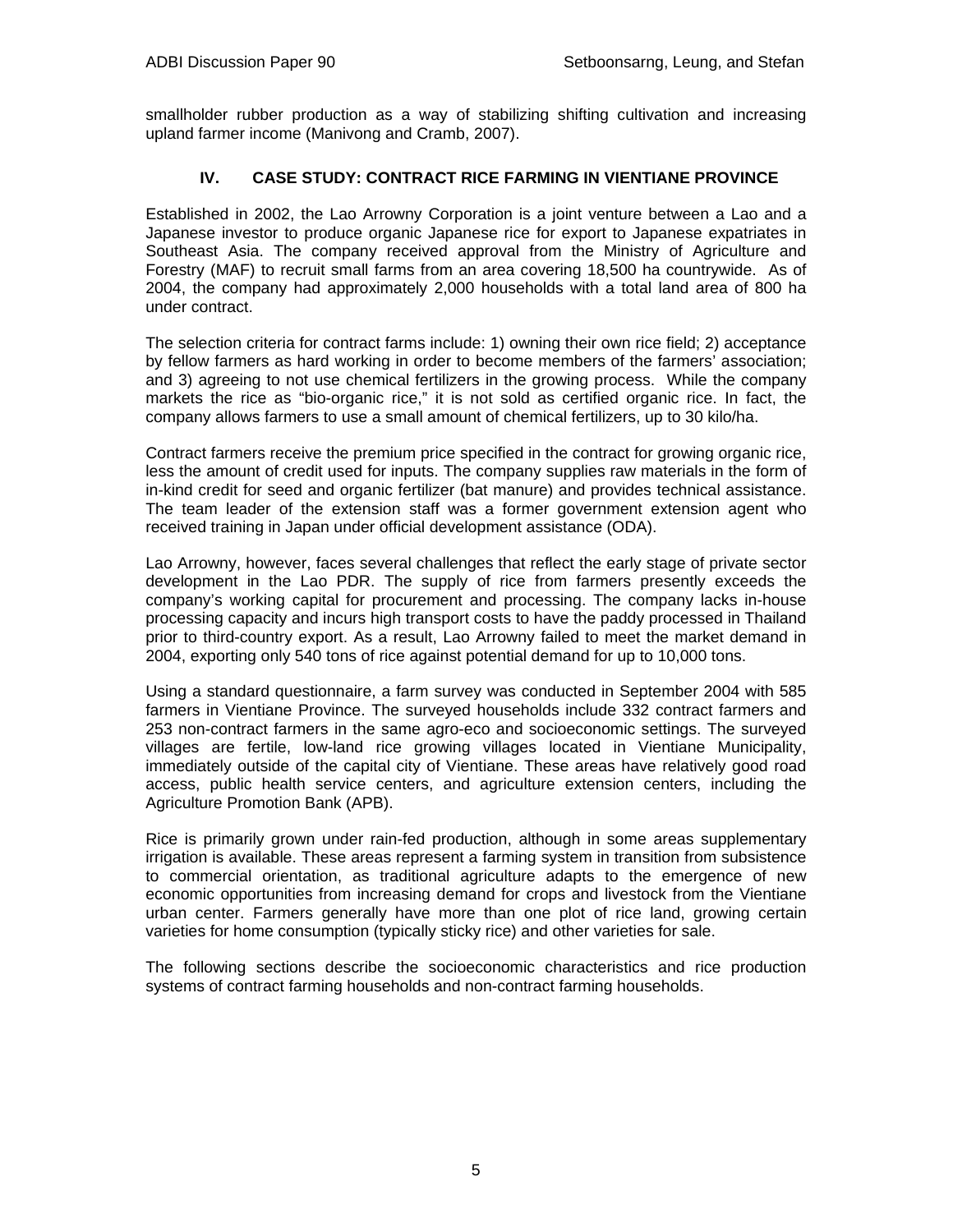# **V. HOUSEHOLD CHARACTERISTICS**

#### **Family size and land size**

On average, contract farmers have larger families and own more land. The average family size for contract farmers is 5.88 persons (4.52 adults) per household, greater than noncontract farmers' average of 5.61 persons (4.03 adults) per household. On average, a contract farming household owns 2.48 ha, compared with 1.72 ha for non-contract farmers (Table 1).

| <b>Variables</b>                                       | <b>Contract</b> | Non-<br><b>Contract</b> | p-value* |
|--------------------------------------------------------|-----------------|-------------------------|----------|
| No. of family members                                  | 5.88            | 5.61                    | 0.0853   |
| No. of family members older than 16                    | 4.52            | 4.03                    | 0.0011   |
| Percentage of females in family                        | 49              | 49                      | 0.8628   |
| Total land (ha)                                        | 2.48            | 1.72                    | 0.0002   |
| No. of TVs                                             | 0.96            | 0.86                    | 0.0038   |
| No. of radios                                          | 0.23            | 0.19                    | 0.3316   |
| No. of hand tractors                                   | 0.61            | 0.46                    | 0.0004   |
| No. of plows                                           | 0.006           | 0.011                   | 0.4683   |
| No. of bikes                                           | 1.02            | 1.02                    | 0.9798   |
| No. of motorbikes                                      | 0.81            | 0.65                    | 0.0155   |
| Value of livestock (millions of kip)                   | 6.22            | 4.83                    | 0.0533   |
| Monthly consumption expenditure per person (1,000 kip) | 144             | 147                     | 0.8592   |
| Percentage of home-grown in consumption expenditure    | 36              | 38                      | 0.3695   |
| Credit total (1,000 kip)                               | 446             | 191                     | 0.0196   |
| Income per adult from non-rice sources (1,000 kip)     | 2,401           | 2,334                   | 0.7546   |
| Income per adult from other crops (1,000 kip)          | 298             | 163                     | 0.0848   |
| Income per adult from animal sales (1,000 kip)         | 417             | 262                     | 0.0039   |
| Income per adult from off-farm activities (1,000 kip)  | 1,686           | 1,909                   | 0.2428   |
| Ratio of off-farm income in non-rice income (%)        | 67              | 77                      | 0.0012   |
| Ratio of handicrafts in off-farm income (%)            | 9               | 12                      | 0.1767   |
| Ratio of wage in off-farm income (%)                   | 45              | 44                      | 0.7825   |
| Ratio of remittance in off-farm income (%)             | 6               | 8                       | 0.2503   |
| Ratio of other activities in off-farm income (%)       | 40              | 36                      | 0.2887   |
| Distance to farm-to-market road (km)                   | 20.23           | 22.20                   | 0.2224   |
| Distance to highway (km)                               | 7.54            | 8.61                    | 0.1020   |

#### **Table 1: Household Characteristics**

\* p-value is the smallest level of significance for which we can reject the respective hypothesis test of difference in means between contract and non-contract farmers using the appropriate t-test.

#### **Household economic conditions**

On average, contract and non-contract farmers have similar household economic conditions. Although contract farmers own more fixed assets than non-contract farmers, including televisions, tractors, motorbikes, and livestock, contract and non-contract households have similar monthly consumption expenditures (147 thousand kip/person and 144 thousand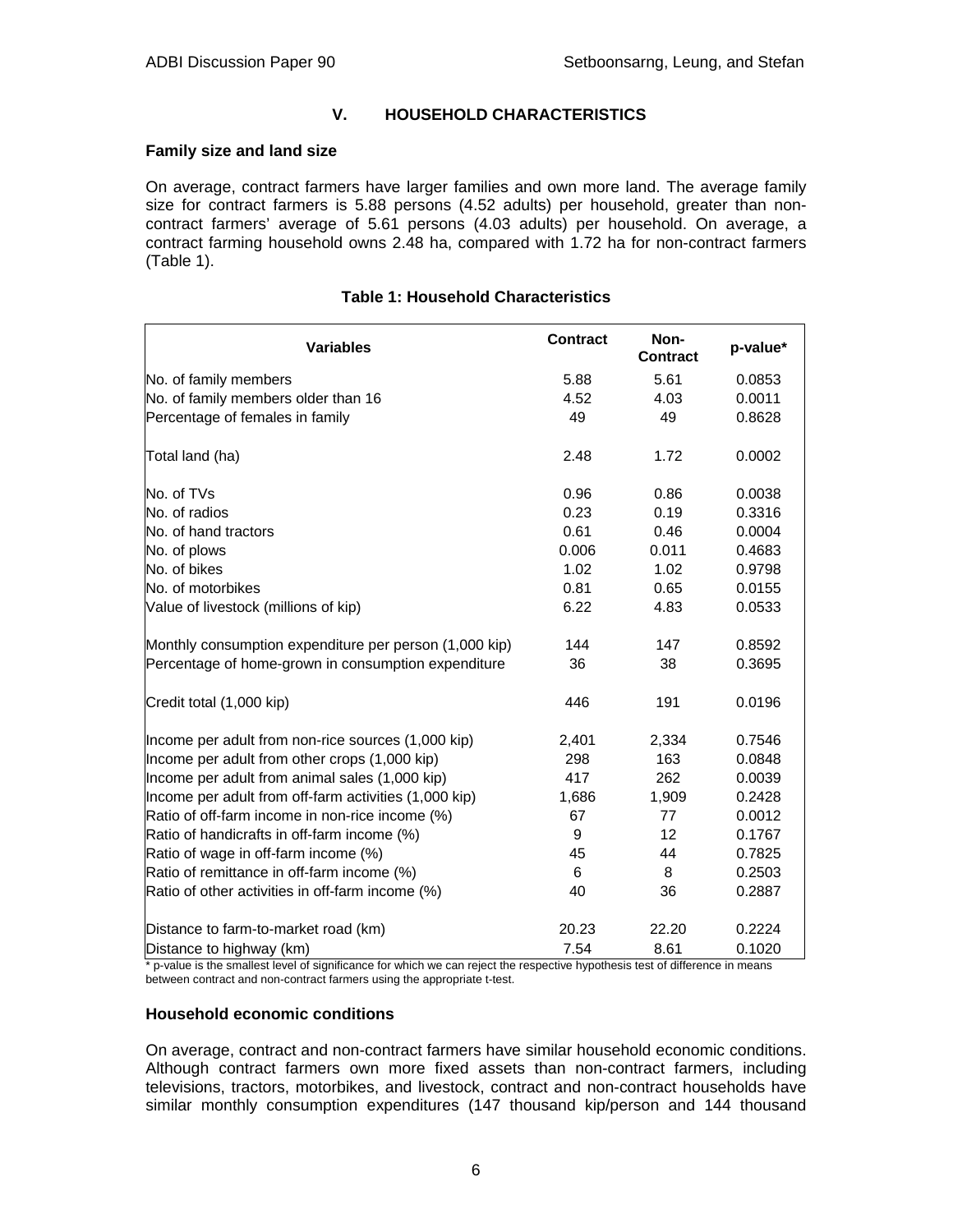kip/person, respectively)<sup>2</sup> and rely on homegrown products to a similar extent (36% and 38%, respectively). The average monthly consumption expenditure for both contract and non-contract households is slightly higher than average for Vientiane Province (NSC, 2004).

#### **Income profile**

The incomes of the surveyed households are not limited to agriculture but derived from diverse sources, as shown in Figure 2. On average, contract and non-contract farmers have similar incomes from non-rice sources (2.4 million and 2.3 million kip/adult, respectively). However, non-contract farmers derive a significantly higher percentage of non-rice income from off-farm activities (77%) than contract households (67%). The composition of off-farm income is similar for both groups, with wage labor comprising nearly half of off-farm income. For wage income, household members typically travel to Vientiane city for employment opportunities.

Contract farmers on average have higher incomes from the sale of crops and livestock, suggesting that they are more oriented toward commercial production than their non-contract counterparts. As they are located slightly, although not significantly, closer to the highway and market than non-contract households, contract farmers may have better access to market information and be able to take advantage of market demand for their produce.



# **Figure 2: Average Sources of Income of Surveyed Households**

# **Credit**

Overall, 16% of the surveyed households had loans from the APB, including 20% of contract farmers and 10% of non-contract farmers. Since Lao Arrowny operates in areas immediately outside of the capital city, the surveyed households have better access to formal credit than most small farms in the Lao PDR. In 2003, less than 3% of rural households in the Lao PDR borrowed from the formal sector (Coleman and Wynne-Williams, 2006). As the APB generally lends to farmer groups rather than to individual small farms, these results suggest that the contract arrangement can facilitate improved access to credit.

Among farmers borrowing from the APB, there is no significant difference in the amount of credit received. The average loan size from the APB for contract farmers was 2.24 million kip compared with 1.85 million for non-contract farmers. As all loans were financed by the APB, the interest rates and repayment terms were largely the same.

 $\overline{a}$  $2^2$  US\$1 = 9,478.80 kip at the time of this writing (27 November 2007).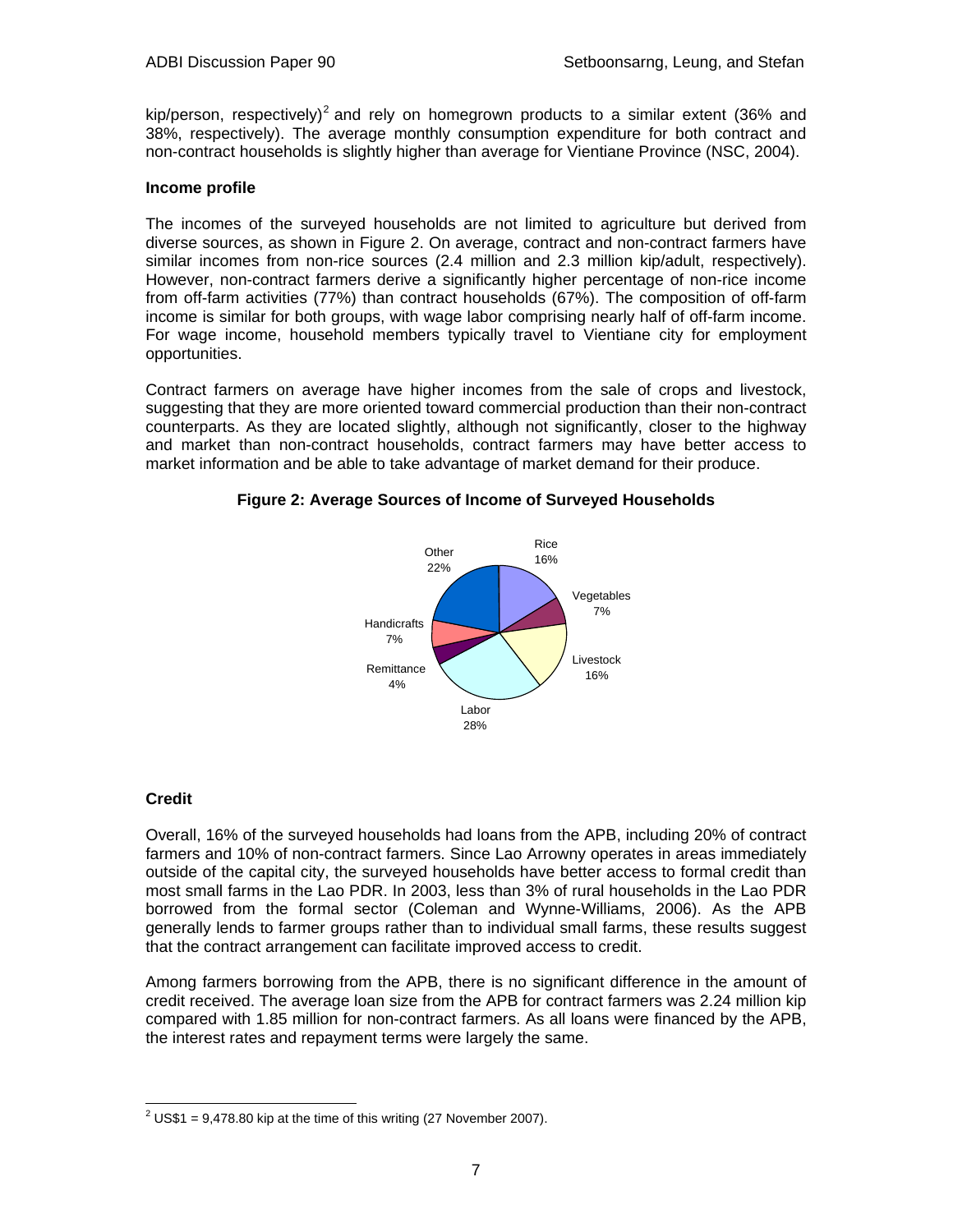# **VI. FARMING CHARACTERISTICS**

#### **Commercial rice field**

Relatively few non-contract households engage in commercial production of rice (29% compared with 89% of contract farms). It is interesting to note that the average commercial plot of non-contract households producing rice for sale is 1.43 ha, significantly larger than the average 1.11 ha of contract farmers (Table 2). This may imply that the few commercial farmers not under contract are more specialized in commercial production, while contract farmers are farmers in transition to commercial farming.

The majority of surveyed households plant multiple varieties of rice in their commercial plots. In addition to primarily producing organic Japanese rice for Lao Arrowny, some contract farmers also produce CR203 rice under contract with the Beer Lao Brewery Company. This suggests that once farmers become familiar with contract farming through one firm, they are more likely to enter into contract farming with another firm. Both types of farmers typically also plant small amounts of traditional varieties to sell to traders or in the local market.

| Contract | Non-<br>Contract | p-value* |
|----------|------------------|----------|
| 296      | 72               |          |
| 1.11     | 1.43             | 0.0327   |
| 98       | 99               | 0.6068   |
| 5,237    | 3,527            | 0.0008   |
| 1,587    | 1,344            | 0.0000   |
| 3,272    | 2,603            | 0.0420   |
| 2,251    | 1,778            | 0.1102   |
| 1.290    | 936              | 0.0830   |
| 32       | 45               | 0.0001   |
| 2,924    | 1.751            | 0.0307   |
|          |                  |          |

## **Table 2: Commercial Production: Revenue, Cost, and Profit**

#### **Rice price**

Contract farmers received significantly higher prices than non-contract farmers. Under the contract, farmers received an average price of 1,911 kip per kg for organic Japanese rice. For other varieties of rice, there is no significant difference in the prices received by contract and non-contract farmers, as rice sold outside of the contract is sold at market prices. Due to the premium price for Japanese rice, the average rice price for all varieties was 1,587 kip/kg for contract farmers and 1,344 kip/kg for non-contract farmers.

The higher-than-market price offered by Lao Arrowny was ranked by 62% of contract farmers as the most important factor influencing their decision to join the contract.

#### **Yield**

In addition to receiving higher prices, farmers under contract also had significantly higher yields than non-contract farmers. Contract farmers' average yield for all varieties of rice is 3,272 kg/ha, compared with 2,603 kg/ha for non-contract farmers. The yield difference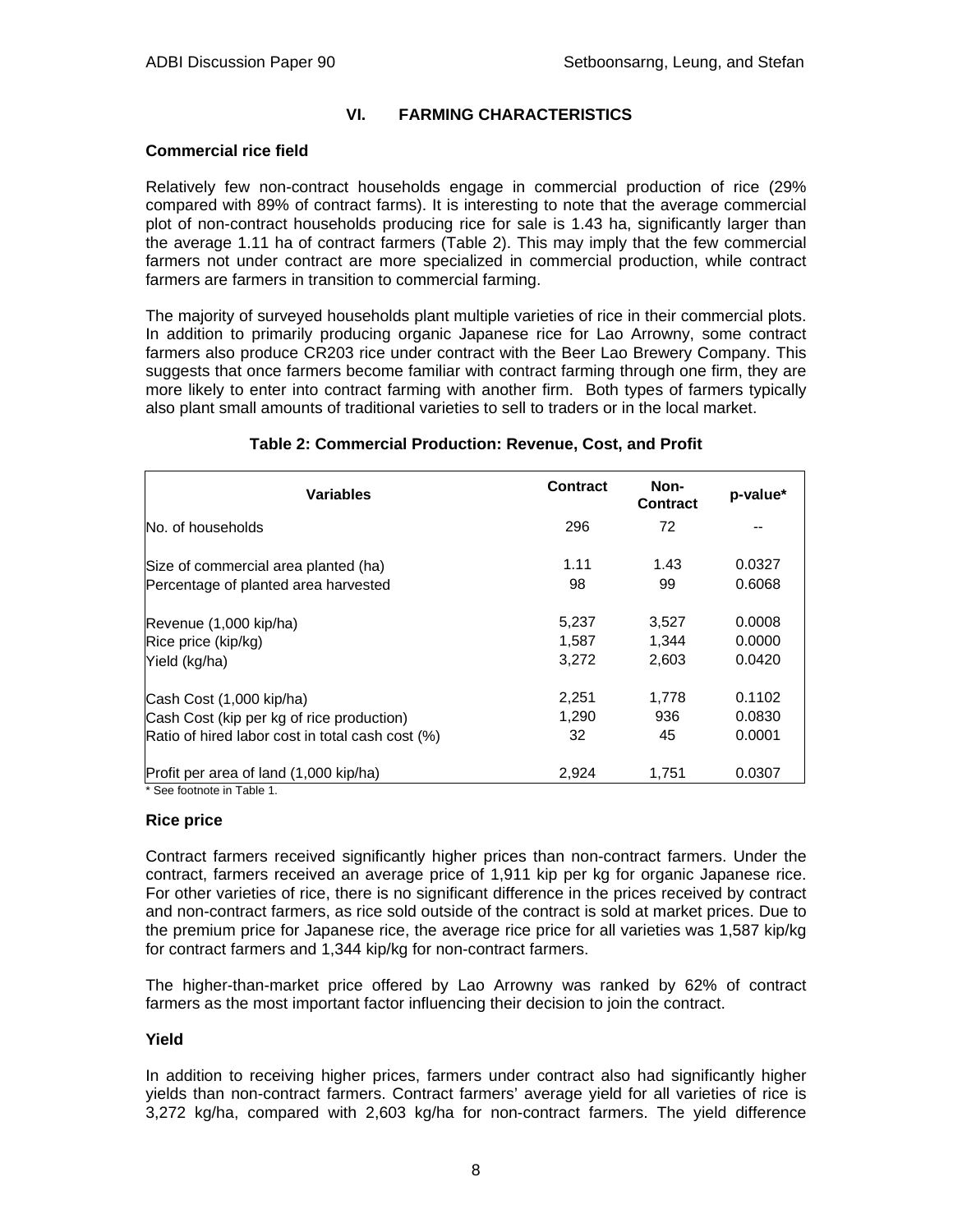between contract and non-contract farmers likely reflects the higher intensity and efficiency of production under contract. As stated previously, farmers under contract have better access to inputs and technology, as the contracting firm provides technical assistance and supplies in-kind credit for high-yield seed and fertilizer.

#### **Costs**

On average, farmers under contract have higher cash costs than non-contract farmers, spending 1,290 kip to produce one kilo of rice compared with 936 kip/kg. Contract farmers also have higher total cash costs per hectare of rice field (2.2 million kip to 1.8 million kip); however, this difference is not statistically significant.

#### **Material costs**

Contract farmers have significantly higher (cash) material costs than non-contract farmers, averaging 1,474 thousand kip/ha of rice field compared with 920,000 kip/ha. The difference was also significant for material costs per kilogram of rice production (852 kip/kg compared with 462 kip/kg). For both contract and non-contract farmers, fertilizer is the largest material expense. Contract farmers, however, have significantly higher fertilizer costs, spending on average 814,000 kip/ha, compared with 528,000 kip/ha for non-contract farmers.

Similarly, contract farmers also have significantly higher seed costs than non-contract farmers, both per hectare (283,000 kip/ha compared with 81,000 kip/ha) and per kilo of rice production (192 kip/kg compared with 41 kip/kg).

On average, contract and non-contract farmers do not differ significantly in the use of compost, pesticides, irrigation, or machine rental cost (Table 3).

| <b>Variables</b>                                    | <b>Contract</b> | Non-<br><b>Contract</b> | p-value* |
|-----------------------------------------------------|-----------------|-------------------------|----------|
| Total material cost (1,000 kip/ha)                  | 1,474           | 920                     | 0.0044   |
| Total material cost (kip/kg)                        | 852             | 462                     | 0.0127   |
| Seed cost (1,000 kip/ha)                            | 283             | 81                      | 0.0009   |
| Seed cost (kip per kg of rice production)           | 192             | 41                      | 0.0144   |
| Seed price (kip/kg)                                 | 2,842           | 1,913                   | 0.0000   |
| Fertilizer cost (1,000 kip/ha)                      | 814             | 528                     | 0.0567   |
| Fertilizer cost (kip per kg of rice production)     | 429             | 272                     | 0.1239   |
| Fertilizer price (kip/kg)                           | 3,347           | 3,231                   | 0.2223   |
| Pesticide cost (1,000 kip/ha)                       | 0.31            | 0.33                    | 0.9256   |
| Pesticide cost (kip per kg of rice production)      | 2.78            | 1.67                    | 0.4733   |
| Irrigation cost (1,000 kip/ha)                      | 180             | 137                     | 0.2203   |
| Irrigation cost (kip per kg of rice production)     | 107             | 74                      | 0.1885   |
| Rental machine cost (1,000 kip/ha)                  | 136             | 166                     | 0.4686   |
| Rental machine cost (kip per kg of rice production) | 82              | 71                      | 0.6249   |
| * See footnote in Table 1.                          |                 |                         |          |

# **Table 3: Material Cost Structure for Commercial Operation**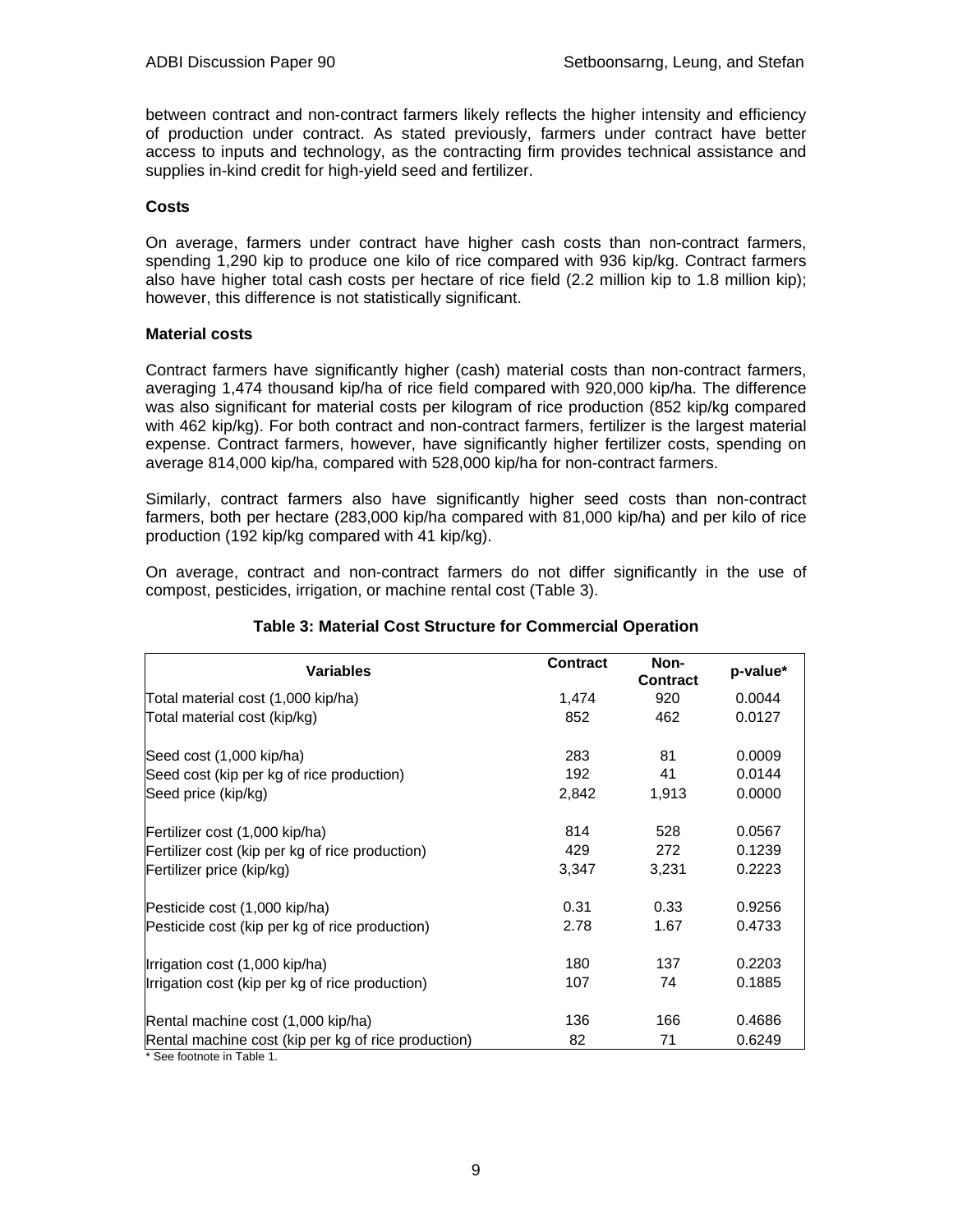#### **Labor structure**

Commercial production under contract is significantly more labor intensive than production outside of the contract, requiring an average of 147 days of labor per hectare compared with 88 days per hectare for non-contract farms (Table 5). In terms of labor composition, family labor accounts for 80% of contract farms' total labor and 67% of non-contract farms' total labor. The amount and cost of hired labor does not differ significantly between contract and non-contract farmers. On average, the cost of hired labor for contract farms was 783,000 kip/ha, compared with 792,000 kip/ha for non-contract farms. Contract farms used slightly more female hired labor than non-contract farms, although the difference is not significant.

| <b>Variables</b>                         | Contract | Non-<br>Contract | p-value* |
|------------------------------------------|----------|------------------|----------|
| Hired labor (days/ha)                    | 26.0     | 24.1             | 0.7985   |
| Hired labor cost (1,000 kip/ha)          | 783      | 792              | 0.9563   |
| Hired labor cost (kip/kg)                | 431      | 442              | 0.9010   |
| Ratio of females in hired labor (%)      | 59       | 52               | 0.1593   |
| Family labor (days/ha)                   | 118.4    | 58.8             | 0.0000   |
| Family labor (kg/day)                    | 55.7     | 60.7             | 0.5378   |
| Total labor (days/ha)                    | 146.4    | 87.8             | 0.0006   |
| Ratio of family labor in total labor (%) | 80       | 67               | 0.0015   |
| Ratio of hired labor in total labor (%)  | 20       | 33               | 0.0015   |

# **Table 4: Labor Cost Structure for Commercial Operation**

\* See footnote in Table 1.

# **Profitability**

Although they have higher costs than non-contract farmers, contract farmers are compensated by higher yields and price premiums. As a result, contract farmers are significantly more profitable than farmers outside the contract, earning an average of 2,924,000 kip/ha of rice field, compared with the 1,751,000 kip/ha earned by non-contract farmers.

# **VII. PROPENSITY SCORE AND MATCHING ANALYSIS**

In an impact assessment study, one of the most difficult issues is the possibility of selection biases. This problem occurs because we would like to know the effect of a treatment on the participants' outcome but cannot observe the outcomes with and without treatment on the same individual at the same time. Simply comparing mean outcomes may not reveal the actual treatment effect, as participants and non-participants typically differ even in the absence of treatment (Caliendo and Kopeining, 2005). For example, contract farmers may differ systematically from non-contract farmers and the above simple mean comparisons may reflect differences in their characteristics rather than the impacts of contract farming. In other words, failure to account for treatment selection biases may lead to biased estimation of the true treatment effect.

The propensity scoring matching (PSM) method (Becker and Ichino, 2002) provides a more refined method of comparing the performance of contract and non-contract farmers by accounting for their inherent differences. The basic concept is to compare contract farmers to non-contract farmers who are similar to contract farmers in all relevant characteristics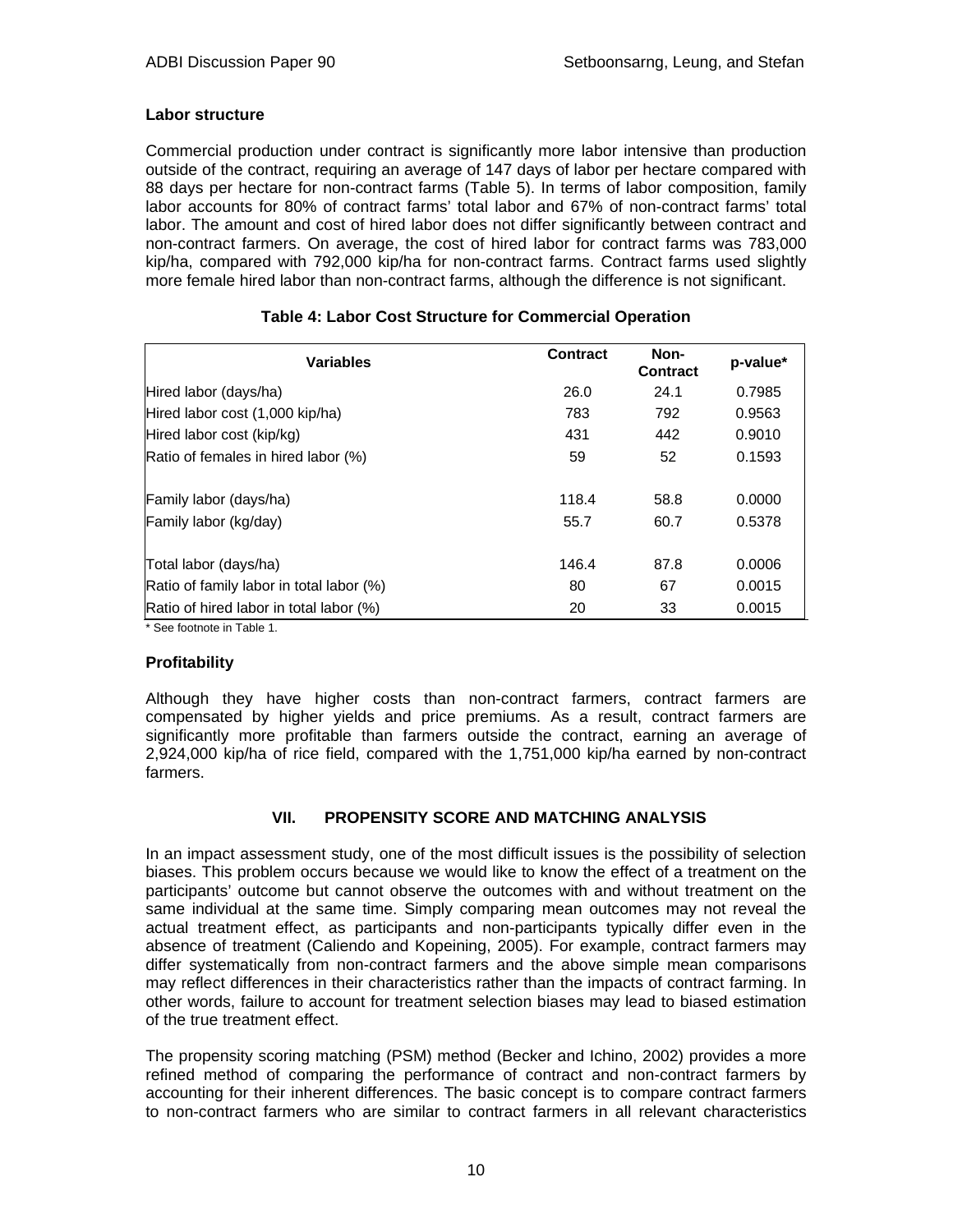except the contract. The differences in the outcomes of contract farmers and the selected non-contract farmers can then be attributed to the contract.

The first step of the PSM approach is to estimate farmers' propensity scores based on their basic characteristics (i.e., characteristics that are not affected by the choice of contract). The propensity score of each farmer measures his tendency to join the contract. The magnitude of a propensity score ranges between 0 and 1; the larger the score, the more likely the farmer is to join the contract.

After farmers' propensity scores are estimated, the second step is to divide farmers into groups of similar propensity scores. In addition, each group should be balanced, containing farmers who do not have significantly different characteristics.

After the balanced groups are formed, we can compare the performance of contract and non-contract farmers in each group. As such comparisons are based on stratification control for the differences of farmers' characteristics, the performance differences between contract and non-contract farmers would be more likely caused by contract farming rather than farmers' intrinsic characteristics.

Finally, the performance difference between contract and non-contract farmers can be measured by the weighted average of the contract and non-contract differences in each group, with the number of observations in each group as the weights.

The propensity score approach is used here to compare contract farmers' and non-contract farmers' performance in their commercial operation. The following variables are used in the propensity score estimation: 1) farm size; 2) number of adult family members; 3) ratio of females in the family; 4) value of production assets; 5) value of consumption assets; 6) value of transportation assets; 7) farm distance to highway; and 8) farm distance to market.

Table 5 presents the differences in the performance of contract and non-contract farms, using simple mean and propensity score matching comparisons. The findings of the PSM comparisons are consistent with the results of the simple mean comparisons. They indicate that contract farms have higher revenue, rice price, yield, cash costs, and profit than noncontract farms, and that the results are statistically significant.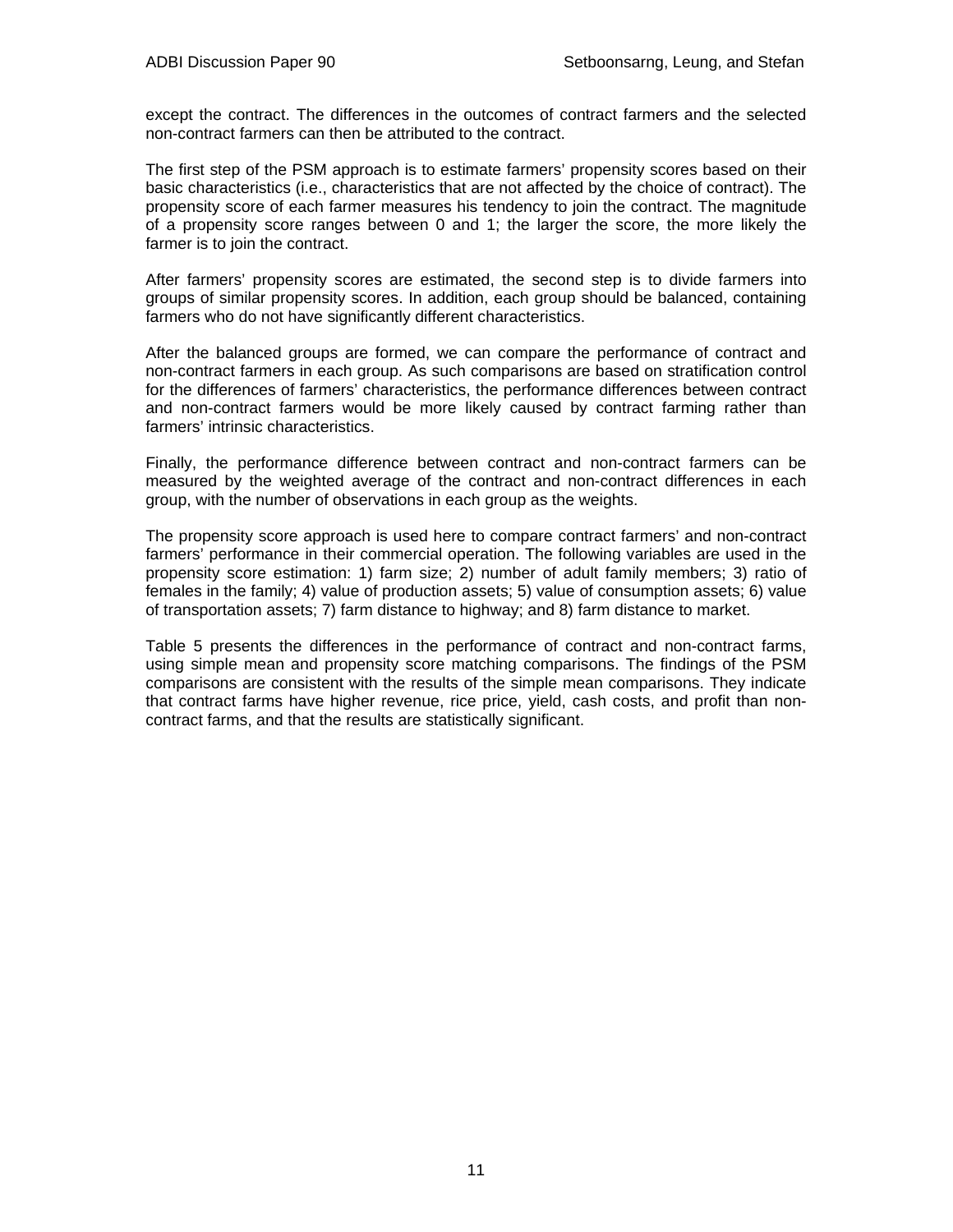| <b>Variables</b>           | <b>Difference (Contract minus Non-Contract)</b> |                       |  |  |
|----------------------------|-------------------------------------------------|-----------------------|--|--|
|                            | <b>Simple Mean</b>                              | <b>PSM Comparison</b> |  |  |
| Revenue (1000 kip/ha)      | 1,710                                           | 1,949                 |  |  |
| p-value                    | 0.0008                                          | 0.0000                |  |  |
| Rice Price (kip/kg)        | 243                                             | 266                   |  |  |
| p-value                    | 0.0000                                          | 0.0000                |  |  |
| Yield (kg/ha)              | 669                                             | 794                   |  |  |
| p-value                    | 0.0420                                          | 0.0058                |  |  |
| Cash Cost (1,000 kip/ha)   | 473                                             | 564                   |  |  |
| p-value                    | 0.1102                                          | 0.0542                |  |  |
| Cash Cost (kip/kg)         | 354                                             | 343                   |  |  |
| p-value                    | 0.0830                                          | 0.0360                |  |  |
| Cash Profit (1,000 kip/ha) | 1,173                                           | 1,296                 |  |  |
| p-value                    | 0.0307                                          | 0.0013                |  |  |

# **Table 5: Propensity Score Matching Comparison of Contract and Non-Contract Farms**

The use of PSM to minimize selectivity bias thus suggests that these differences are the result of contract farming rather than the intrinsic characteristics of the sampled households. However, like the simple mean comparison, PSM may misinterpret the treatment effect, because it only controls for observed variables, and hidden self-selectivity bias may remain. As the decision to join the contract is voluntary and is based on individual self-selection, it is possible that contract farmers have systematically different *unobserved* characteristics from non-contract farmers. For example, farmers' motivation may be an unobserved covariate affecting both their performance and their decision to join the contract. To address these unobservable selection biases, we employ an endogenous switching regression model as described below.

# **VIII. SWITCHING REGRESSION**

Consider the following selection model that describes farmers' choices of joining the contract and their performance with and without the contract:

If  ${}^{\iota}\mathbb{Z}_i + u_i > 0$ , farmer *i* chooses to join the contract, which is described by  $I_i = 1$ ;

If  $\mathcal{V}Z_i + u_i \leq 0$ , farmer *i* chooses not to join the contract, which is described by  $I_i = 0$ ;

Farmer *i*'s profitability with the contract  $(I_i = 1)$  is  $y_{1i} = \beta_1 X_{1i} + \varepsilon_{1i}$ ;

Farmer *i*'s profitability without the contract  $(I_i = 0)$  is  $y_{0i} = \beta_0 X_{0i} + \varepsilon_{0i}$ ;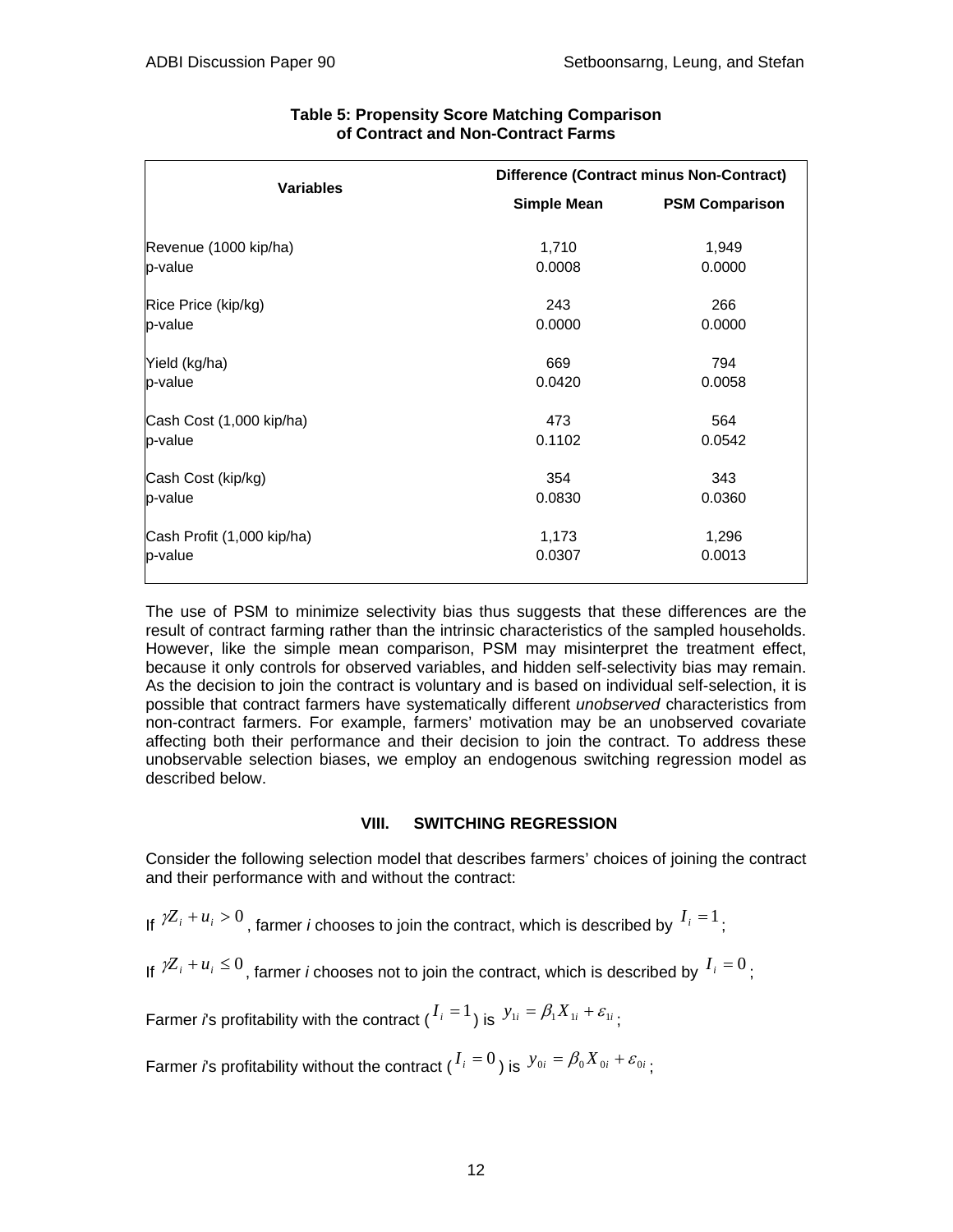In the model, Z*i* is a vector of farm characteristics that affect farmers' decision to join the contract; X<sub>1i</sub> and X<sub>0i</sub> are two vectors of farm characteristics that affect farmers' performance under the contract and without the contract; and  $y_{1i}$  and  $y_{0i}$  are dependent variables measuring farmers' profitability.  $\gamma$ ,  $\beta_1$  and  $\beta_0$  are vectors of parameters to be estimated.  $u_i$ ,  $\varepsilon_{1i}$ , and  $\varepsilon_{0i}$  are three random error terms that follow a trivariate normal distribution.

After the parameters are estimated, we can calculate:

$$
xb_{1i} = E(y_{1i}|x_{1i}) = x_{1i}\beta_1
$$
\n(1)

$$
xb_{0i} = E(y_{0i}|x_{0i}) = x_{0i}\beta_0
$$
\n(2)

$$
yc_{1\_1i} = E(y_{1i}|I_i = 1, x_{1i}) = x_{1i}\beta_1 + \sigma_1\rho_1 f(\gamma Z_i) / F(\gamma Z_i)
$$
\n(3)

$$
yc_{0\_1i} = E(y_{0i} | I_i = 1, x_{1i}) = x_{1i}\beta_0 + \sigma_0 \rho_0 f(\gamma Z_i) / F(\gamma Z_i)
$$
\n(4)

$$
yc_{0\_0i} = E(y_{0i}|I_i = 0, x_{0i}) = x_{0i}\beta_0 - \sigma_0\rho_0 f(\gamma Z_i)/[1 - F(\gamma Z_i)]
$$
\n(5)

$$
yc_{1\_0i} = E(y_{1i} | I_i = 0, x_{0i}) = x_{0i}\beta_1 - \sigma_1\rho_1 f(\gamma Z_i) / [1 - F(\gamma Z_i)]
$$
\n(6)

xb<sub>1</sub>*i* represents the unconditional expectation of farmers' performance under the contract; xb<sub>0i</sub> represents the unconditional expectation of farmers' performance without the contract; yc<sub>1 1i</sub> represents the conditional expectation of contract farmers' performance under the contract; yc<sub>0-1*i*</sub> represents the conditional expectation of contract farmers' performance without the contract; yc<sub>0\_0*i*</sub> represents the conditional expectation of non-contract farmers' performance without the contract; and yc<sub>1\_0i</sub> represents the conditional expectation of noncontract farmers' performance under the contract.  $\sigma_1$  and  $\sigma_0$  are the standard errors of  $\varepsilon_{1i}$ , and  $\varepsilon_{0i}$ ,  $\rho_1$  is the correlation coefficient between  $\varepsilon_{1i}$  and  $u_i$ ,  $\rho_0$  is the correlation coefficient between  $\varepsilon_{0i}$  and  $\mu_i$ ;  $f(.)$  is the normal density function; and F[.] is the cumulative normal distribution.

#### **Indicators for premiums of joining the contract**

 $yc_{1-1i}$  and  $yc_{0-1i}$  represent, respectively, the average of contract farmers' actual performance under the contract and the average of their counterfactual performance without the contract. The difference  $\Pi_1 = yc_{1-i} - yc_{0-i}$  provides a measure of the impact of contract farming on the performance of farmers who actually chose to join the contract.  $\Pi_1 > 0$  (or  $\Pi_1$  < 0) would indicate a positive (or negative) impact of contract farming. Similarly,  $\Pi_0 = yc_1$   $\delta i - yc_0$  *i* provides a measure of the impact of contract farming on the performance of farmers who actually chose not to join the contract.

#### **Indicators for selection bias**

The estimated correlation coefficients,  $\rho_0$  and  $\rho_1$ , provide interesting insights of the sampled farms in choosing the contractual arrangement. For example,  $\rho_1 > 0$  would indicate that farms that actually chose to enter the contractual arrangement have above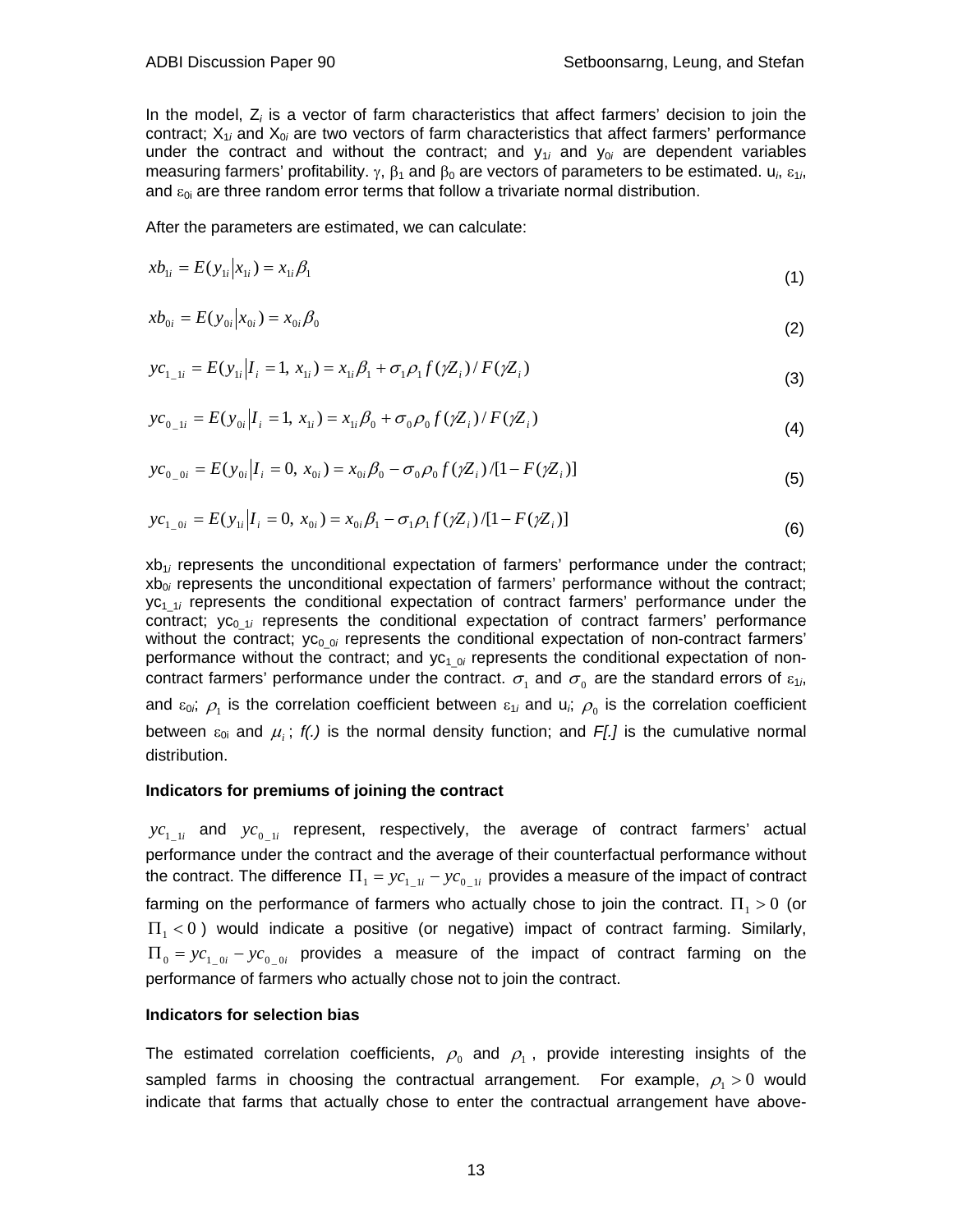average performance under the contract. The average performance in this case is defined as  $x_i\beta_1$ , assuming all farms in the sample were subjected to the contractual arrangement. In other words, a positive  $\rho_{\text{\tiny{1}}}$  implies "positive selection" into choosing the contract.

Furthermore, if non-contract farms had in fact chosen to join the contract, their performance would be worse than those farms that actually chose to enter the contract. On the other hand,  $\rho_1 < 0$  implies "negative selection" into choosing the contract, or farms that actually chose to enter the contractual arrangement have below-average performance under the contract. In this case, if the non-contract farms had in fact chosen to join the contract, their performance would have been above that of the contracted farms.

Conversely,  $\rho_0 > 0$  implies "negative selection" into not choosing the contract for the noncontract farms. In other words, non-contract farms have below-average performance, and if the contract farms had in fact chosen not to join the contract, their performance would have been better than that of the non-contract farms.

If  $\rho_0 < 0$ , there is "positive selection" into not choosing the contract for the non-contract farms, or farms that actually chose not to enter the contract have above average performance without the contract. In this case, if the contract farms had in fact chosen to not join the contract, their performance would have been worse than that of the non-contract farms.

Following Maddala (1983) and Hamilton and Nickerson (2003) but using the correlation coefficients instead of the covariances, four interesting cases can be discerned from the two correlation coefficients.

*Case 1:*  $\rho_0 < 0$  *and*  $\rho_1 > 0$ 

In this case, farms that chose to enter the contractual agreement have above average performance under the contract, while farms that chose to stay outside the contract have above average performance without the contract. $3$  In other words, both contract and noncontract farms chose the correct or appropriate tactics by which they have relative advantage. This case may be characterized as a situation where both contract and noncontract farms are in fact capturing their "comparative advantage."

*Case 2:*  $\rho_0 > 0$  *and*  $\rho_1 > 0$ 

In this case, farms that actually chose to enter the contract (i.e., the contract farms) would have above-average performance whether they are under the contract or without the contract. In other words, contract farms have an "absolute advantage" in the sense that they have above-average performance with or without the contract. Conversely, non-contract farms in general have below-average performance whether they are under the contract or without the contract.

*Case 3:*  $\rho_0 < 0$  *and*  $\rho_1 < 0$ 

<sup>&</sup>lt;sup>3</sup>The "average performance under the contract" in this report means the average of the performance of all farmers (irrespective of their actual contract choices) if they are under the contract. The "average performance without the contract" in this report means the average of the performance of all farmers (irrespective of their actual contract choices) if they are without the contract.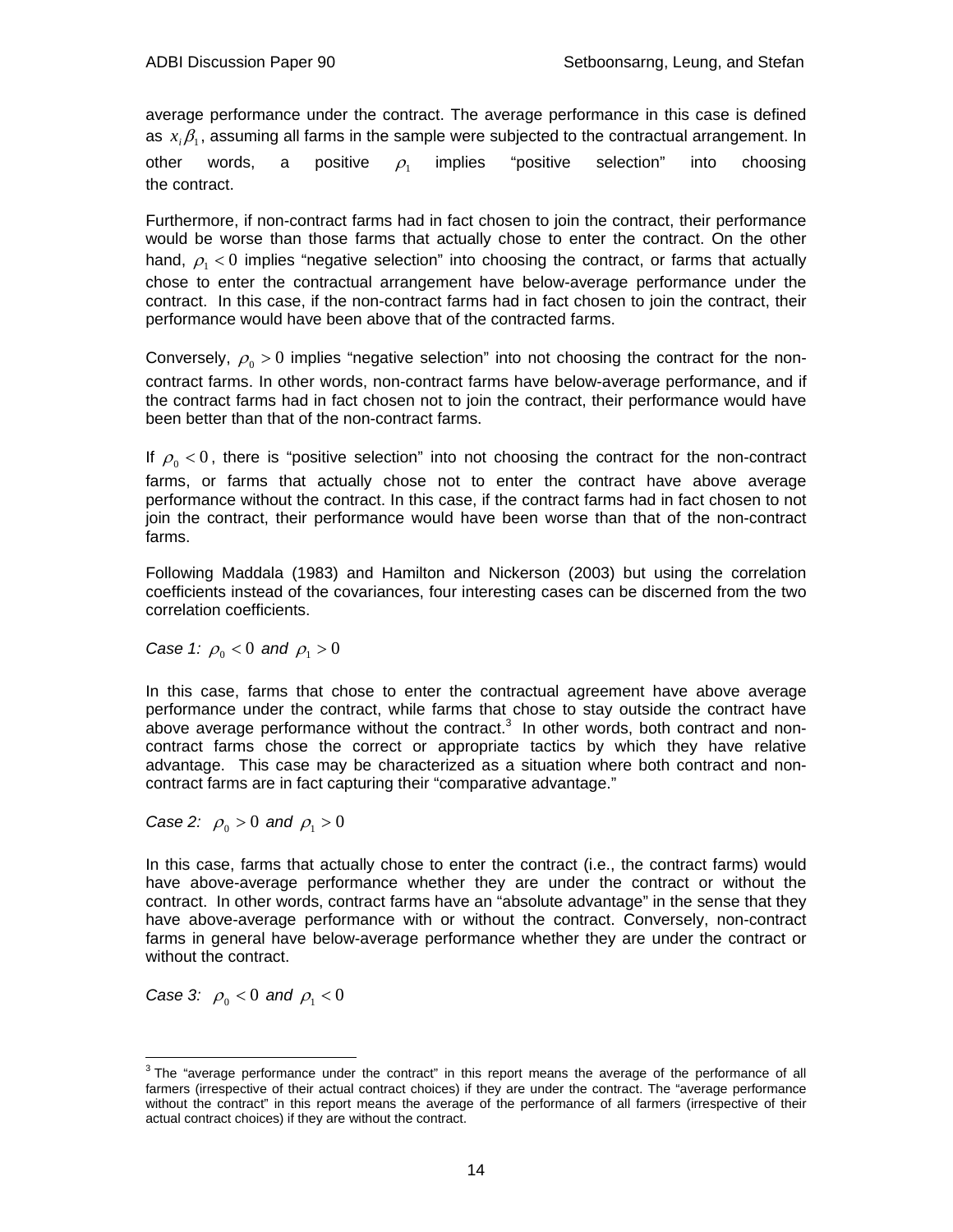In contrast to case 2, non-contract farms in this case have an "absolute advantage" in the sense that they tend to have below-average performance both under the contract and without the contract, while contract farms have below-average performance both under the contract and without the contract.

*Case 4:*  $\rho_0 > 0$  *and*  $\rho_1 < 0$ 

In this case, contract farms would in general have below-average performance under the contract but above-average performance without the contract, while non-contract farms would have above-average performance under the contract but below-average performance without the contract. In this sense, farms chose the tactics that provide them "comparative disadvantage." This would not happen most of the time except when there are factors that may force farms to adopt less-desirable tactics.

#### **Comparison of contract farmers' and non-contract farmers' profitability in commercial rice farming**

Based on the above switching regression model, we use "movestay" module (Lokshin and Sajaia, 2004) in the STATA program to evaluate factors that affect farmers' decisions to join the contract and their performance with or without the contract. We measure farmers' performance by their profits per hectare in their commercial operations.

The selection model includes the following variables: household characteristics, including family size and ratio of females in the household; and farm characteristics, including farm size, value of production assets, value of consumption assets, value of transportation assets, the distance of the farm to the market and the distance of the farm to the highway. The profit functions<sup>4</sup> include farm size, family size, and the value of consumption assets. The estimated results of the selection model and profit functions are presented in Appendix Tables A.1 and A.2, respectively. The overall model is significant at the 10% level as indicated by Wald's  $\chi^2$ .

Using the indicators described above, the premiums from joining the contract and their selection bias indicators are calculated. Figure 2 depicts the distribution of contract and noncontract farmers' profits under contract and without the contract.

The counterfactual analysis indicates that both contract and non-contract farmers tend to increase their profitability by joining the contract. The contract farmers' profits under contract (bottom left graph) are on average higher than their counterfactual profits without the contract (top left graph). Joining the contract is estimated to have increased the profits of contract farmers by 4.63 million kip. In the case of non-contract farmers, the counterfactual profits under contract (bottom right graph) are on average higher than the actual profits outside the contract (top right graph). In other words, the profits of non-contract farmers would have increased by 3.21 million kip had they joined the contract.

 $\overline{a}$ <sup>4</sup> Due to the unavailability of data to formulate a traditional profit function, we resort to a more "ad hoc" specification in this case.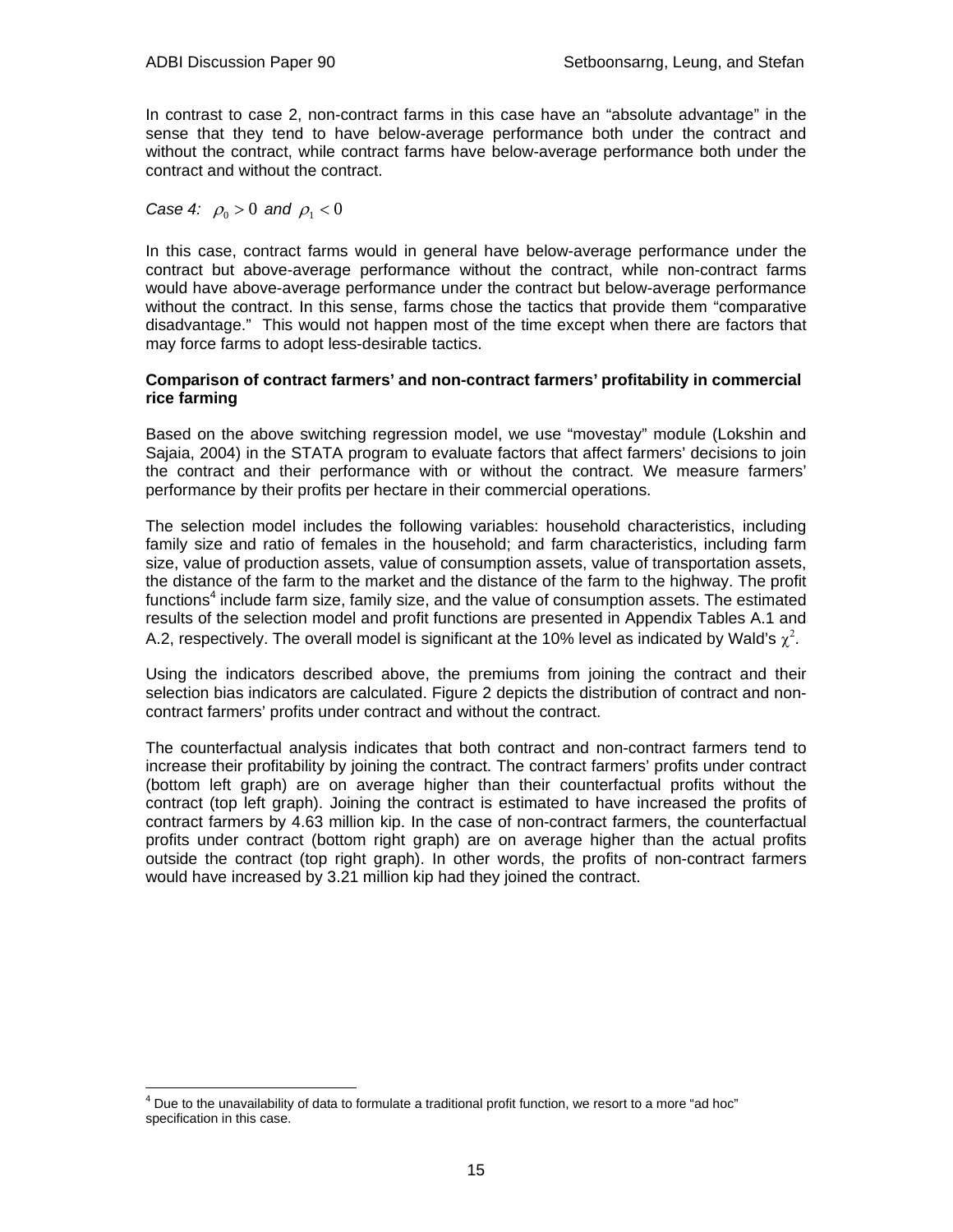

**Figure 3: Profitability Comparison of Contract and Non-Contract Farmers** 

As shown in Appendix Table A.1, the estimated  $\rho_0$  and  $\rho_1$  are both negative, although  $\rho_1$  is not statistically significant. This pattern is described above as case 3, indicating that contract farmers have below-average performance both under contract and without the contract. In other words, contract farmers are less profitable than non-contract farmers, both under contract and without the contract. This suggests that the observed higher profitability of contract farming is not due to contract farming attracting more profitable farms; rather, contract farming tends to be more attractive and more beneficial to farmers with relatively low performance.

# **IX. CONCLUSION**

The rapid expansion of contract farming in the Lao PDR necessitates the empirical verification of its impacts on farmers. As we cannot compare the same farmer both under contract and outside the contract, we must estimate the average impact of contract farming by comparing groups of contract and non-contract farmers. As contract farmers may be different, however, from non-contract farmers in many ways and the decision to join the contract is voluntary, these unobservable factors may lead to selection and self-selection biases. Controlling for these biases is generally the most difficult part of an impact assessment study.

To account for the possible occurrence of selection bias and disentangle the effects of contract farming, this study employed propensity score matching comparison methodology. The findings of the PSM comparison confirm the results of the initial assessment and verify that the higher revenue and profitability of contract farms are the result of joining contract farming, rather than systematic differences between contract and non-contract farms.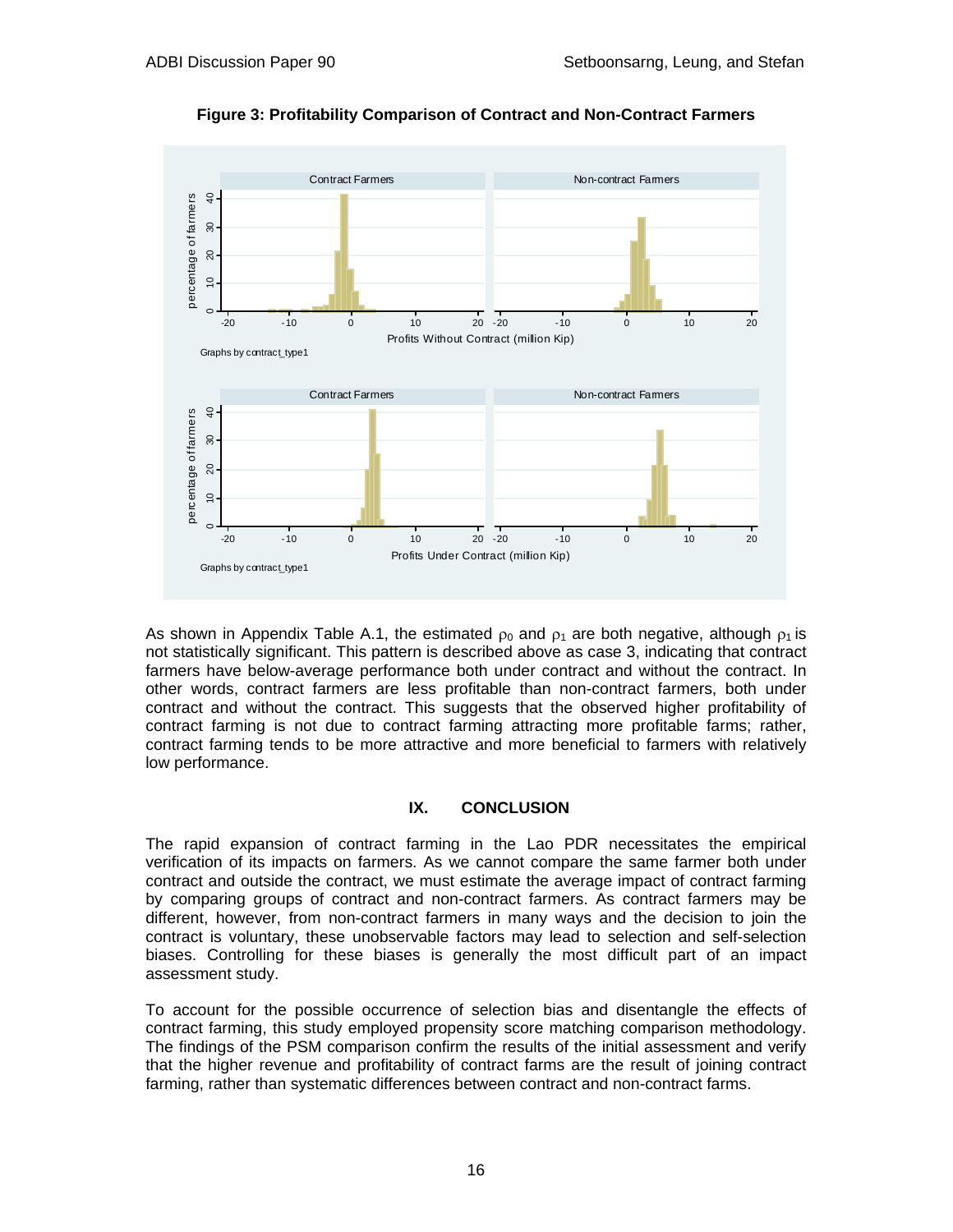To control for potential hidden self-selection biases affecting their decisions to join the contract, farmers' performance with and without the contract was evaluated using an endogenous switching regression model. The results of the switching regression provide evidence that contract farming tends to be more profitable than non-contract farming, and suggests that the higher profitability of contract farms is not the result of farms with higher profit potential joining the contract. In fact, the counterfactual simulations indicate that contract farmers would have lower profits than non-contract farms if they operated outside of the contract. In other words, contract farming is particularly attractive to farmers with relatively poor performance. This finding has strong development implications as it implies that better-off farmers may have better access to information on production and markets and therefore choose to produce independently rather than taking on the burden of fulfilling the requirements of a contract. In this context, the contract farming arrangement is an attractive development tool as it effectively targets relatively poor-performing farmers, who require the most support.

The results of the empirical analysis support the claim that contract farming is an effective tool to increase the incomes of smallholder farmers in rural areas where market failure is prevalent. The findings show that the sampled contract rice farmers cultivated higheryielding, improved rice varieties and earned higher incomes than non-contract rice farmers under similar agro-ecosystem and socioeconomic conditions. The sampled contract farmers have better access to inputs and credit and an assured market for their produce, which enables them to earn higher profits. The evidence also suggests that contract farmers are more likely to diversify production into other commercial crops or livestock, leading to increased incomes and more secure livelihoods. The contract arrangement thus appears to be effective in facilitating the transition of small farmers from subsistence to commercial production.

The role of extending new technology to improve the productivity of the agricultural sector is traditionally performed by the public sector. Moving the vast number of subsistence farmers toward commercial production, however, requires enormous public sector resources that are generally unavailable in transition economies such as the Lao PDR. This study shows that promoting contract farming arrangements to draw FDI into the rural sector has been a policy in the right direction.

Through contract farming, the private sector effectively extends new production technology and facilitates access to modern inputs and remote markets offering higher prices. This translates into improved incomes and an effective transformation from subsistence to commercial production with no financial burden to the public sector. Contract farming appears to be particularly appropriate for rural areas where transport infrastructure has recently been established and in transition economies where institutions to facilitate market exchange are in an early stage of development.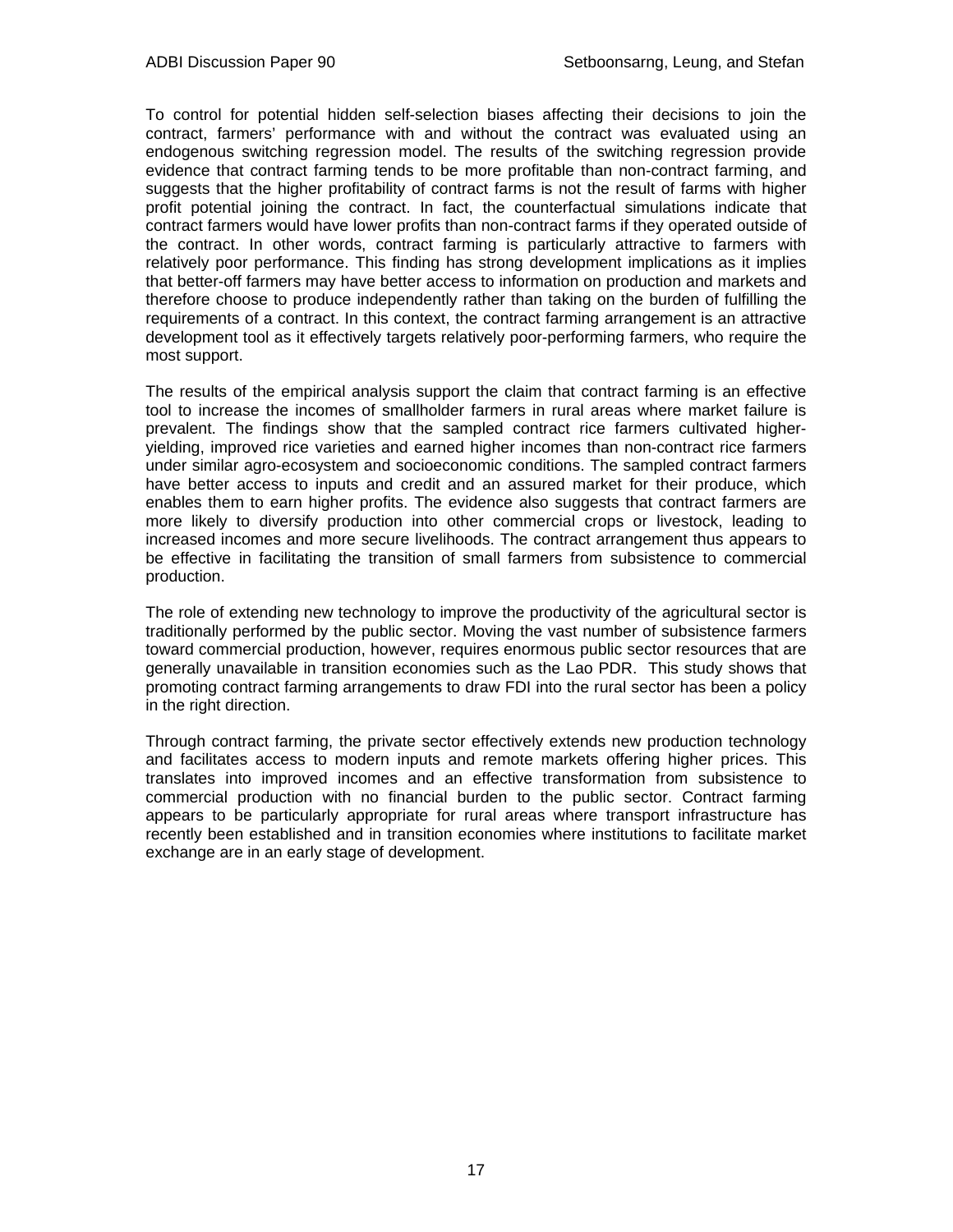#### **References**

- ADB. 2006. *Lao PDR: Governance Issues in Agriculture and Natural Resources*. Manila.
- ADB. 2007. *Smallholder Development Project Midterm Report, October 2007*. Vientiane. Prepared by Lao Consulting Group.
- Becker, S., and A. Ichino. 2002. Estimation of Average Treatment Effects Based on Propensity Scores. *Stata Journal* 2 (4): 358-377.
- Caliendo, Marco, and Sabine Kopeinig. 2005. *Some Practical Guidance for the Implementation of Propensity Score Matching*. Berlin: German Institute for Economic Research.
- Coleman, Brett E., and Jon Wynne-Williams. 2006. *Rural Finance in the Lao People's Democratic Republic*. Manila: ADB.
- Da Silva, Carlos Arthur B. 2005. *The Growing Role of Contract Farming in Agri-Food Systems Development: Drivers, Theory and Practice*. Rome: FAO.
- Eaton, Charles, and Andrew W. Sheperd. 2001. Contract Farming: Partnerships for Growth. *FAO Agricultural Services Bulletin* 145. Rome: FAO.
- FAO. 2006. *FAO Statistical Yearbook 2005/06*. Vol. 2. Rome.
- Hamilton, B.H. and J.A. Nickerson. 2003. Correcting for endogeneity in strategic management research. *Strategic Organization* 1 (1): 51-78.
- ITC (International Trade Centre UNCTAD/WTO). 2005. Sectoral Strategy: Organic Products. *Working Draft of National Export Strategy for Lao PDR 2006-2008*. Vientiane: ITC.
- Lokshin, M. and Z. Sajaia. 2004. Maximum likelihood estimation of endogenous switching regression models. *Stata Journal* 4 (3): 282-289.
- Maddala, G. S. 1983. *Limited-Dependent and Qualitative Variables in Economics*. Cambridge University Press.
- Manivong, V., and R.M. Cramb. 2007. Economics of Smallholder Rubber Production in Northern Laos. Contributed paper to 51<sup>st</sup> Annual Conference of Australian Agricultural and Resource Economics Society, Queenstown, New Zealand, 13-16 February 2007. Available: http://www.nafri.org.la/documents/Special\_report/ Manivong%20and%20Cramb\_REVISED.pdf
- MPDF (Mekong Private Sector Development Facility). 2004. *Lao PDR SME Agribusiness Study for the Vientiane Plain*. Prepared by Lao Consulting Group.
- NSC. 1999. *The Household of Lao PDR: Social and Economic Indicators, Lao Expenditure and Consumption Survey 1997/98, LECS 2*. Vientiane: NSC.
- NSC. 2004. *The Household of Lao PDR: Social and Economic Indicators, Lao Expenditure and Consumption Survey 2002/03, LECS 3.* Vientiane: NSC.
- Oraboune, Syviengxay, and Kongthong Nanthavongdouangsy. 2006. Agricultural Commercialization – A Strategic Direction for Farm Families to Overcome Poverty in Lao PDR. Country Team Paper for ITC Executive Forum on National Export Strategy, Berlin, 27-30 September. Available: http://www.intracen.org/wedf/ef2006/Global-Debate/ Country-Team-Papers/LaoPDR\_Paper.pdf
- Schiller, J.M., M.B. Chanphengxay, B. Linquist, and S. Appa Rao. 2006. *Rice in Laos*. Los Baños: International Rice Research Institute.
- Second ACMECS Summit Declaration. Bangkok, 3 November 2005. Available: http:// www.acmecs.org/fileadmin/Meeting\_Doc/ 2nd\_ACMECS\_Summit\_Declaration.pdf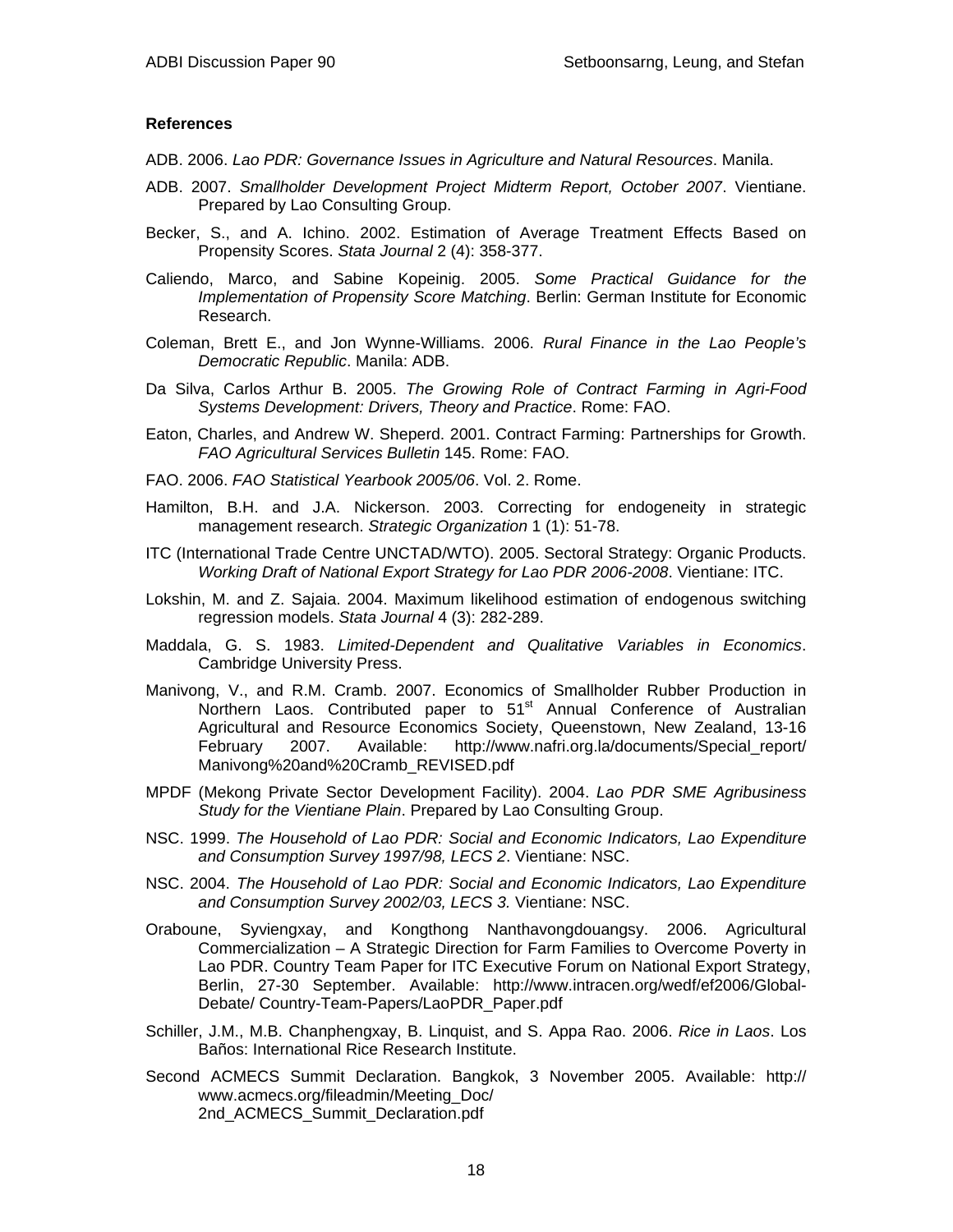- Setboonsarng, Sununtar, P.S. Leung, and J. Cai. 2006. Contract Farming and Poverty Reduction: The Case of Organic Rice Contract Farming in Thailand. In *Poverty Strategies in Asia*. Chapter 10, edited by Edward Elgar Publishing.
- UNDP. 2001. *National Human Development Report, Lao PDR 2001: Advancing Rural Development*. Vientiane: UNDP.
- UNDP/NSC. 2006. *National Human Development Report, Lao PDR 2006: International Trade and Human Development*. Vientiane: UNDP/NSC.
- World Bank. 2006. *Lao PDR: Rural and Agriculture Sector Issues Paper*. Washington.